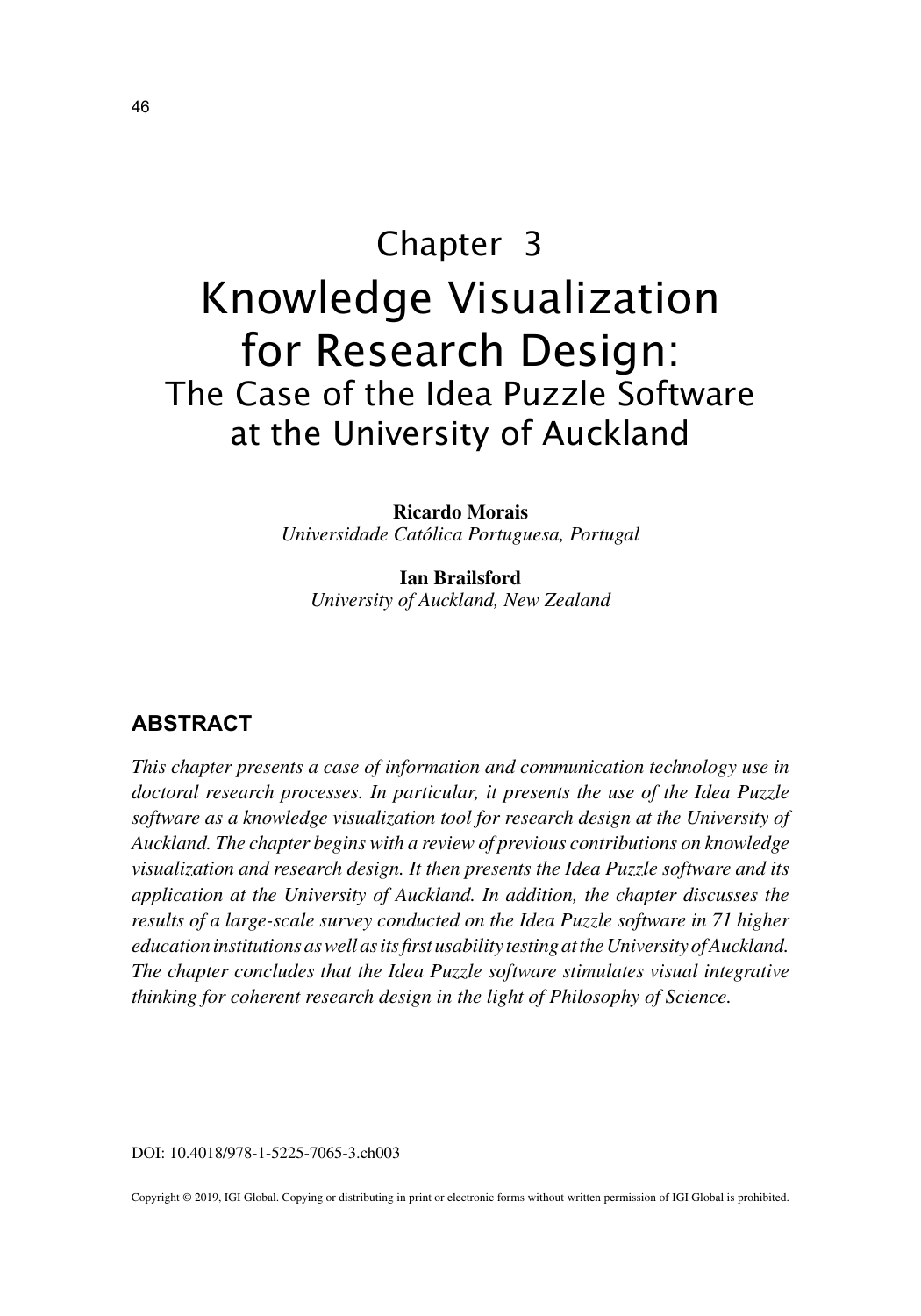#### **INTRODUCTION**

This chapter describes a knowledge visualisation tool – the Idea Puzzle software – for the overall design of a research project. The Idea Puzzle framework was created by the first author in 2007, in response to doctoral candidates' scepticism that they could share the same course on research design despite their heterogenous disciplinary background. The tool is based on Philosophy of Science to allow a visual overview of a research project beyond restricted notions of research design as method or fieldwork. Between 2007 and 2017, the first author presented the tool in 231 seminars, having received 1004 responses to an online anonymous feedback questionnaire. In 2009, the first software version of the tool was made available online, being licensed to higher education institutions (HEIs) since 2012. In 2016, the Academy of Management Learning and Education (4.235 5-Year Impact Factor) considered the Idea Puzzle software "a very useful tool for research across a multitude of disciplines, not only for PhD students as they learn about all of the elements of research project design, but also for reviewers and research project teams" (Parente & Ferro, 2016, p. 645). In 2017, the second author conducted the first usability testing of the Idea Puzzle software at the University of Auckland which subsequently led to the acquisition of its licence by the School of Graduate Studies. Congruent with such a chronological line, this chapter begins with a review of previous contributions on knowledge visualisation and research design. It then presents the Idea Puzzle software and its application at the University of Auckland. The chapter follows with an analysis of the issues identified in the large-scale survey and usability testing mentioned above, and concludes with solutions for the issues identified and suggestions for future research.

#### **BACKGROUND**

In recent years, there has been an unprecedented interest in the visualisation of academic research processes (Meyer, Höllerer, Jancsary, & Leeuwen, 2013). Previous contributions have focused, among others, on the practical visualisation of scientific knowledge (Worren, Moore, & Elliott, 2002), on the complementarity between visual formats (Eppler, 2006), on the disciplinary background of visualisation research (Eppler & Burkhard, 2007), on the visualisation of conceptual frameworks (Leshem & Trafford, 2007), and on the pitfalls of visualisation (Bresciani & Eppler, 2015). Taken together, such contributions have shed light on the origins, differences, and implications of visual representations in academia.

However, previous research on visualisation has neglected the overall design of a research project as a crucial stage of scientific practice. In the words of Meyer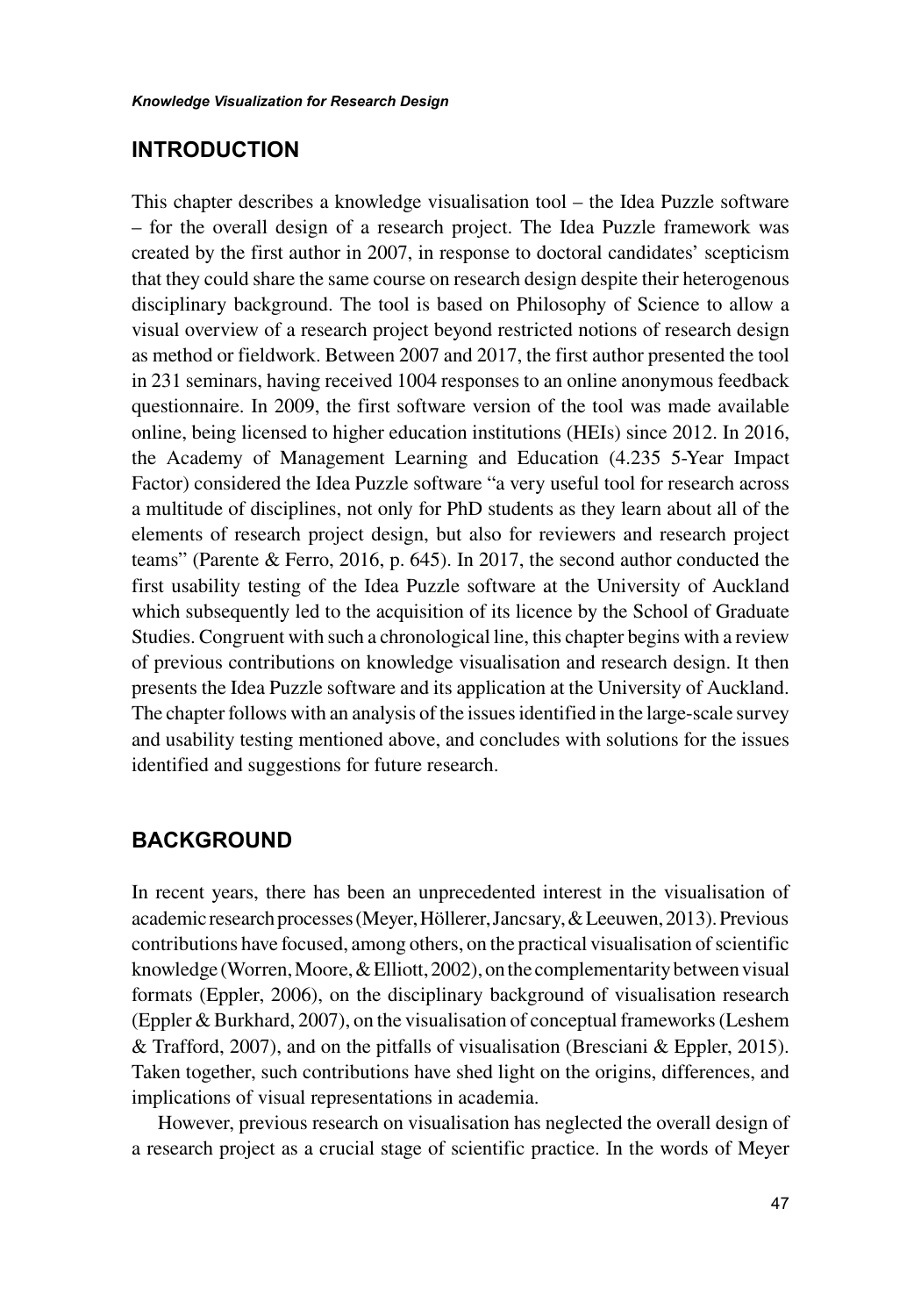et al. (2013), "we should aim at actively making use of the potential of visual representations to enable better research processes and results. This starts at the stage of designing projects" (p. 536). Such a research gap is relevant because the overall design of a research project is more complex than that of its constituent parts, requiring holistic and immediate visualisation as a complement to linear and sequential verbalisation (Meyer et al., 2013).

The purpose of this chapter is therefore to present a visual decision-making tool – the Idea Puzzle software – that supports the overall design of a research project. In the words of Parente and Ferro (2016), it is "a support tool to assist PhD students and researchers in the process of designing research projects through a focus on three central dimensions of research that are collectively represented by a triangle" (p. 643). Parente and Ferro (2016) further emphasise the visual dimension of the Idea Puzzle software as follows:

*Our students repeatedly commented that using Idea Puzzle contributed significantly to their understanding of the meaning of the multiple and interrelated dimensions of the research project process. In addition, they applauded the functionality of having an automatic evaluation of their input into each section/piece of the triangle allowing them to control the development of the project design, as well as to decide which points they should invest more time into to build the final "puzzle" (i.e., visual representation) of their research project. (p. 644)*

The two following sections thus review previous contributions on knowledge visualisation and research design, with a particular emphasis on the jigsaw puzzle metaphor and on Philosophy of Science, respectively.

#### **Knowledge Visualisation**

According to Eppler and Burkhard (2007), "the emergent field of knowledge visualisation examines the use of visual representations to improve the management of knowledge on all levels" (p. 112). An example of a knowledge visualisation format is the visual metaphor whose main feature is the dual function of a) positioning information graphically to organise and structure it; and b) conveying an implicit insight through the characteristics of the metaphor employed.

Eppler (2003) argues that visual metaphors are powerful templates for experts to communicate their knowledge with non-experts, giving the example of philosophers of science such as Aristotle, Hume, Ockham, Popper, and Wittgenstein. In particular, Aristotle regards the metaphor as a tool of cognition which "provides rapid information and is to the highest degree instructive" (Eppler, 2003, p. 82). Concrete examples of metaphors include Ockham's Razor, Hume's Fork, Popper's Bucket,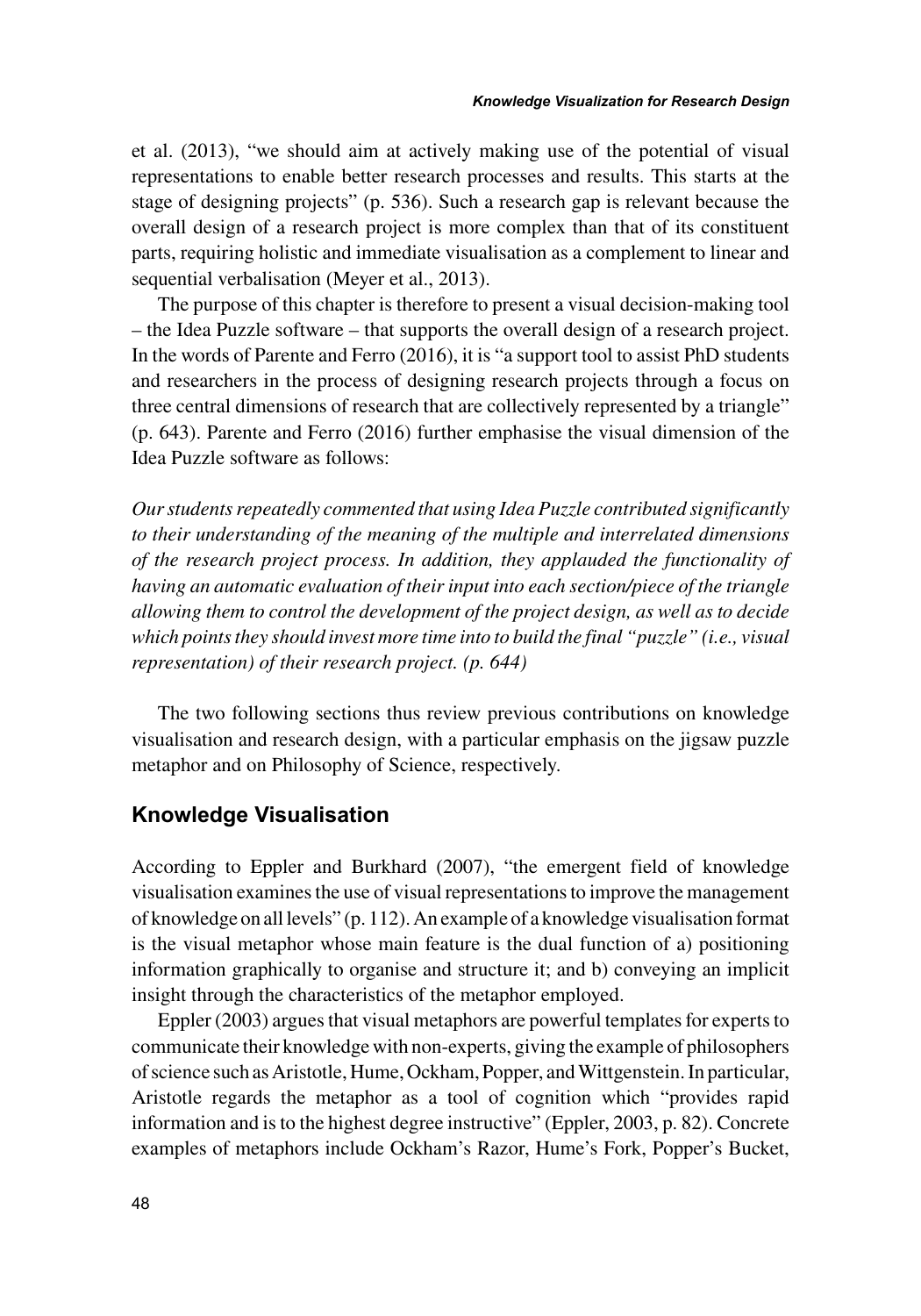and Wittgenstein's Ladder. Interestingly, Wikipedia considers Ockham's Razor the only scientific law of Philosophy of Science named after a person.

Visual metaphors for knowledge transfer or creation may be natural objects such as an iceberg or human-made objects such as a jigsaw puzzle. The invention of the jigsaw puzzle is attributed to John Spilsbury, a London cartographer and engraver who commercialised sawed pieces of wood with the shape of national boundaries for the teaching of Geography (Hannas, 1972). The jigsaw puzzle is therefore a human-made object created for educational purposes. It is not surprising, therefore, that the jigsaw puzzle metaphor is recurrently employed in academia to research phenomena as diverse as curricular integration (Pearson & Hubball, 2012), environmental uncertainty (Sarasvathy, Dew, Read, & Wiltbank, 2008), and mobile application development (Danado & Paternò, 2014).

Eppler (2006) compared systematically visual metaphors with three other types of mapping methods – concept maps, mind maps, and conceptual diagrams – recommending their combined uses in four didactic steps. In particular, the author recommends empty conceptual diagrams for joint in-class concept development, mind maps for in-class individual note taking, concept maps for individual reviewing at home, and visual metaphors for joint in-class summaries.

In terms of systematic comparison between the two joint in-class mapping methods, Eppler (2006) considered conceptual diagrams appropriate for concise overviews, structuring of a topic into systematic building blocks, and application to a variety of situations in the same manner, whereas visual metaphors are appropriate as a mnemonic aid, to draw attention and curiosity, and to facilitate understanding by triggering functional associations. In terms of drawbacks, conceptual diagrams may be difficult to understand without knowledge of the category meanings, do not provide mnemonic help, and do not foster creativity or self-expression, whereas visual metaphors cannot be easily modified, may trigger wrong associations, and may be misunderstood.

From such a discussion, it is possible to conclude that the Idea Puzzle software employs a jigsaw puzzle metaphor in the shape of a triangle, with 21 jigsaw pieces (*Figure 1*). The jigsaw pieces, in turn, represent five systematic building blocks – theory, method, data, rhetoric, and authorship – which can be difficult to understand without knowledge of their category meaning. The following section thus reviews the development of the Idea Puzzle framework since 2007 in the light of previous contributions to research design.

#### **Research Design**

According to Creswell (2009), research design is a plan or proposal to conduct research which "involves the intersection of philosophy, strategies of inquiry, and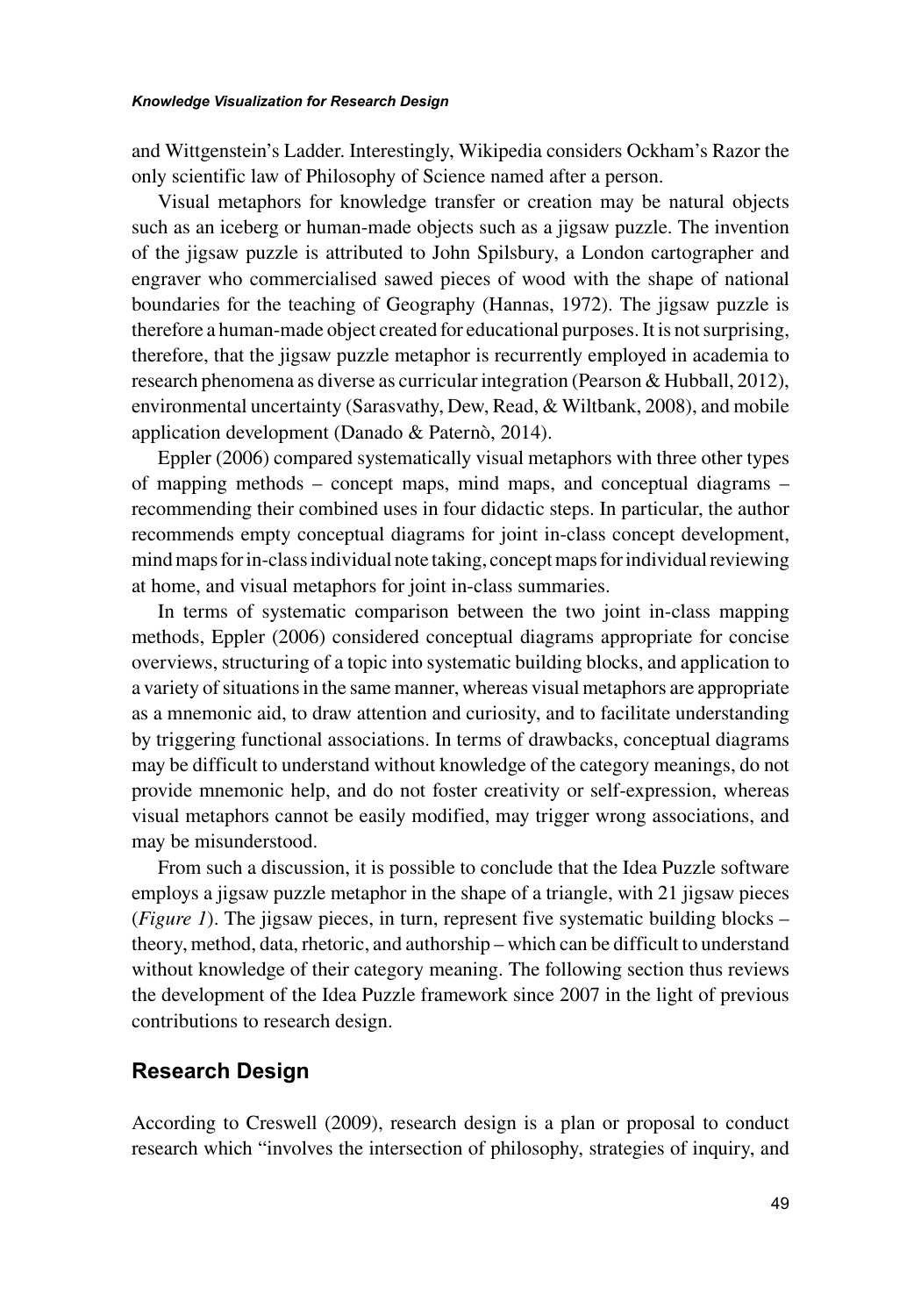

*Figure 1. Idea Puzzle framework Source: www.ideapuzzle.com*

specific methods" (p. 5). The author proposes a conceptual framework for research design which, correspondingly, adopts the format of a triangle based on the three elements described above – philosophical worldviews, selected strategies of inquiry, and research methods. Such a triangular view of research design is thus restricted to method at the level of philosophical stances, research strategies, and techniques for data collection and analysis. An even more restricted view of research design is espoused by Leshem and Trafford (2007) and Layder (2013), who equate research design with fieldwork.

Brinberg and McGrath (1985) also propose a triangular conceptual framework for research design – the Validity Network Schema – under the assumption that "research involves three interrelated but analytically distinct domains: the conceptual, the methodological, and the substantive" (p. 15). Such a view of research design is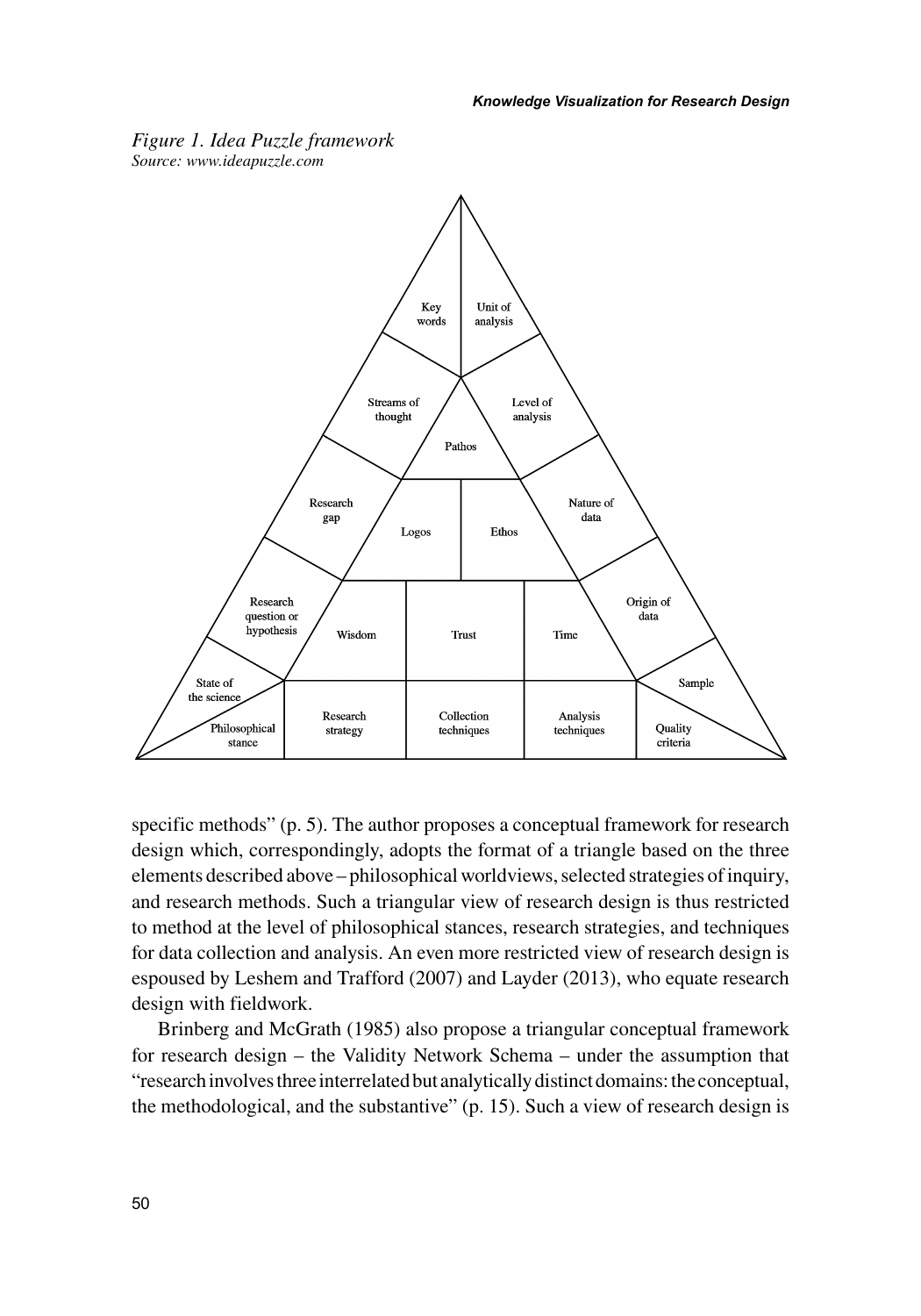more holistic than the one by Creswell (2009), since it relegates method to one of the three elements of empirical research.

The triangular format of the Idea Puzzle framework (Parente  $\&$  Ferro, 2016) is based on Brinberg and McGrath's (1985) Validity Network Schema. In particular, the left side of the Idea Puzzle triangle corresponds to the conceptual domain (theory), its bottom side to the methodological domain (method), and its right side to the substantive domain (data). In the words of Parente and Ferro (2016), "each side of the Idea Puzzle triangle corresponds to one of the three dimensions that every empirical research project should ideally include: ontology (data), epistemology (theory), and methodology (method)" (p. 643).

Huff (2009) took an even more holistic view of research design than Brinberg and McGrath (1985) by proposing a conceptual framework with six major decisions: ontology/epistemology, discipline/profession subfield, literature review, policy/ practice, model(s)/explanation/theory, and method(s)/context. In particular, the author claimed that "specific research design decisions in the areas listed (and others as well) must help you depart from what is currently known to your audience, while staying close enough to their interests that your contribution is recognised and valued" (Huff, 2009, pp. 86-87). Such a view emphasises the importance of relevance for academic audiences. Van de Ven (2007) similarly emphasised the importance of relevance, but for both academic and non-academic audiences through the Aristotelian notion of rhetoric. The Idea Puzzle framework (Parente & Ferro, 2016) thus follows Van de Ven (2007) by adding rhetoric to theory, method, and data, as a fourth building block in the upper inner part of the triangle.

At the individual level, Huff (2009) emphasised the importance of personal and professional experience for research design. She describes such an association as follows: "It has taken me a long time to discover how my 'ordinary' life could or should inform my academic life. Gradually, I have drawn more explicitly on experience outside of academia" (Huff, 2009, p. 22). In similar fashion, the Idea Puzzle framework (Parente & Ferro, 2016) considers the alignment between the research design and the author's personal and professional experience as a fifth building block – authorship – visually represented in the lower inner part of the triangle.

The Idea Puzzle framework thus adds two elements – rhetoric (Van de Ven, 2007) and authorship (Huff, 2009) – to the triangle between theory, method, and data suggested by Brinberg and McGrath (1985). In the light of Philosophy of Science, such five elements generally correspond to epistemology (theory), methodology (method), ontology (data), rhetoric (axiology of the audience), and authorship (axiology of the author).

The Idea Puzzle framework was created by the first author in 2007, in the context of an interdisciplinary course on research design for doctoral candidates of Mathematics,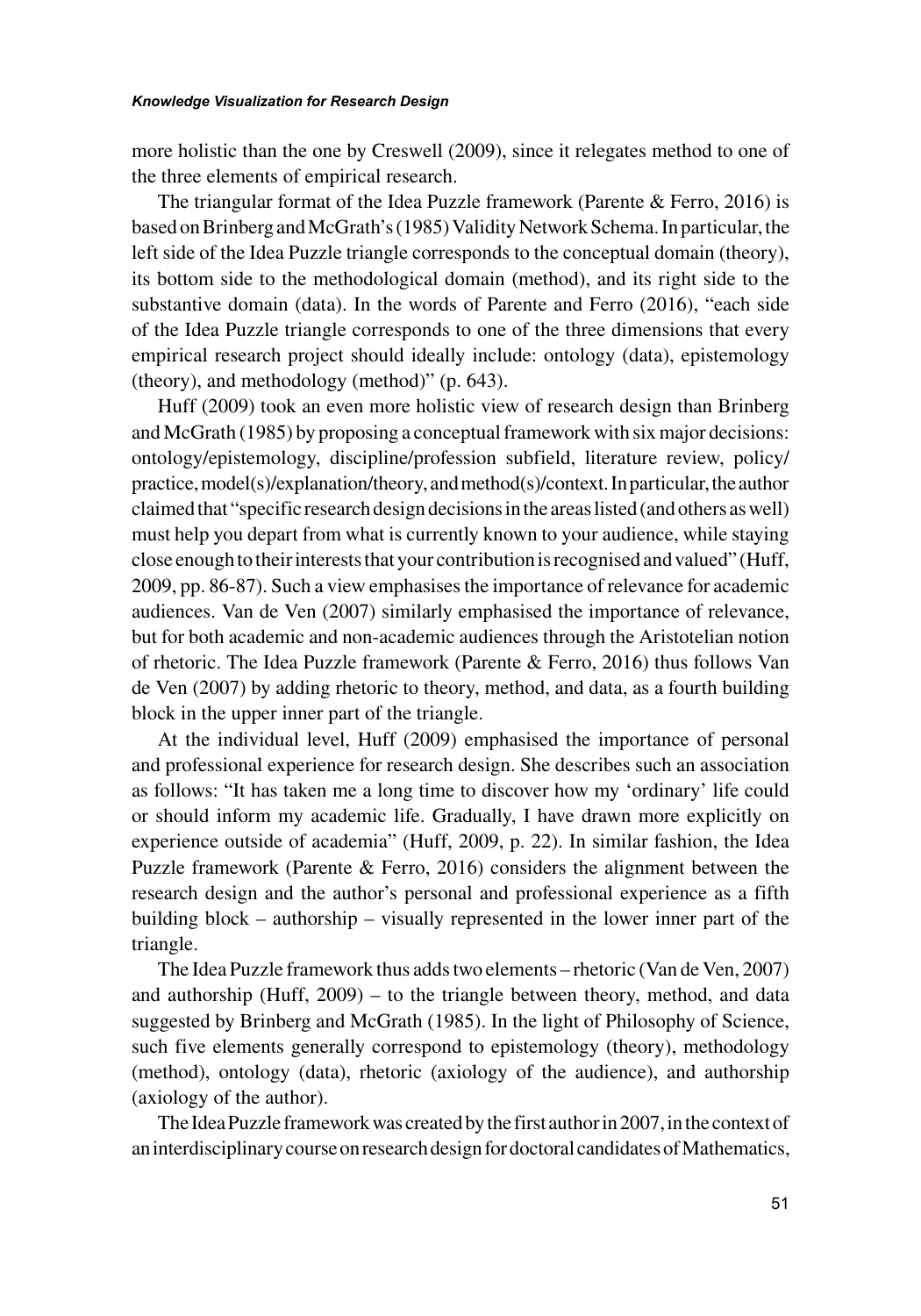Engineering, and Social Sciences. In that particular course, doctoral candidates were sceptical that they could share the same lectures given their contrasting scientific disciplines. As the sole facilitator of the course, the first author reassured the participants that Philosophy of Science (Riggs, 1992) was common to any scientific discipline and created the Idea Puzzle framework of 21 decisions (Parente & Ferro, 2016) to engage them in a common research design challenge. The feedback was positive and the first author received invitations by methodological teachers, deans of Graduate Schools (GSs), research deans, and even university rectors to lecture the same framework to interdisciplinary audiences in other universities and countries.

The point of departure for the Idea Puzzle framework were five methodological decisions – "philosophical stance", "research strategy", "data collection techniques", "data analysis techniques", and "quality criteria" – inspired by the macro structure of John Creswell's (1998) book on five approaches to research design. Such a macro structure is path-dependent in the sense that prior decisions (e.g., philosophical stance) limit the range of options available for subsequent decisions (e.g., research strategy).

Such a funnelling logic can, however, be applied to other than methodological decisions. In fact, the first author soon realised that teaching research design without reference to the theoretical and empirical context of the research project was pedagogically counterproductive. He therefore added five theoretical decisions and five empirical decisions to the initial five methodological decisions.

The five theoretical decisions help doctoral candidates focus a literature review in terms of two "keywords". Such two keywords limit, in turn, the range of "streams of thought" to review. Experts within the streams of thought will suggest, in turn, avenues for future research ("research gap"), thus legitimising a certain "research question or hypothesis". The result of such a funnelling sequence of theoretical decisions is a synthesis of the current answer to the research question or the hypothesis ("state of the science").

The five empirical decisions, on the other hand, help doctoral candidates focus their discussion of evidence in terms of a "unit analysis" at a certain "level of analysis". Such unit and level of analysis will be documented, in turn, with qualitative or quantitative data ("nature of data"), based on primary or secondary sources ("origin of data"). The result of such a funnelling sequence of empirical decisions is a set of one or more examples of the unit of analysis ("sample").

Taken together, the 15 theoretical, methodological, and empirical decisions can be visualised as a triangle that reflects the dilemmatic nature of the research process (McGrath, 1981) and the need for a permanent interplay between the research question or hypothesis, the research strategy, and the empirical sample (Brinberg  $\&$ McGrath, 1985). In particular, recent topics are expected to involve fewer streams of thought and exploratory research questions, thus requiring qualitative research strategies and small samples. Mature topics, on the other hand, generally involve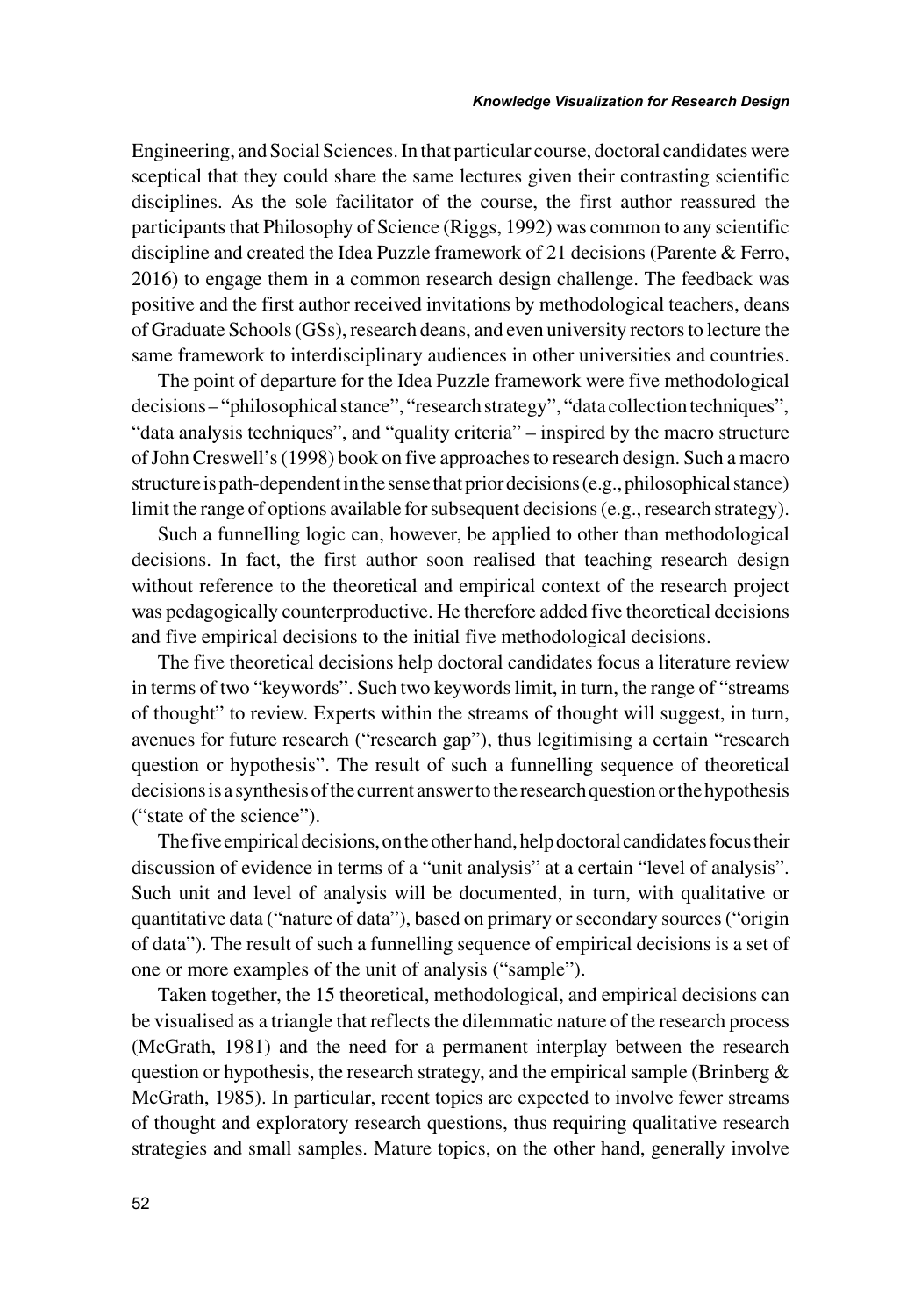#### *Knowledge Visualization for Research Design*

larger numbers of streams of thought from which operationalisable hypotheses can be deduced and tested with quantitative research strategies, thus requiring large samples for inferential statistics.

The triangle reminds doctoral candidates that methodology can only be decided in relation to epistemology and ontology (Tsang, 2016). In other words, it helps doctoral candidates integrate method, theory, and data, with a focus on theory development (original contribution to knowledge) rather than research methods per se (Hillman, 2011). On the other hand, such an integration of method, theory, and data through 15 decisions helps doctoral candidates realise that an empirical research project involves a sample of data, but also of theory and method (Mullins & Kiley, 2010). In terms of academic writing, the triangle provides food for thought for the structuring of the literature review (theory), the methodological section (method), and the discussion of evidence (data) in academic texts such as research proposals, dissertations, and articles.

In addition to the 15 decisions on theory, method, and data, the first author included in the Idea Puzzle framework three decisions on rhetoric, following Van de Ven's (2007) notion of engaged scholarship that is rigorous for academic audiences and relevant for society. The three rhetoric decisions of the Idea Puzzle framework are "pathos", "logos", and "ethos", following Aristotle's trilogy on rhetoric. Such three types of arguments are expected to raise awareness of the emotions, logic, and credibility conveyed by the conclusions of an academic text.

In terms of emotions, it is relevant to consider the academic, public, and commercial interest of the research project as well as its ethical and political implications. In terms of logic, it is important to acknowledge the difference between inductive, hypothetic-deductive, and abductive reasoning. The credibility of an academic text largely results from the disclosure of theoretical, methodological, and empirical limitations. The three rhetoric decisions of the Idea Puzzle framework thus provide inspiration for the conclusions of an academic text, namely in terms of research and practical implications, in spite of theoretical, methodological, and empirical limitations.

The final three decisions of the Idea Puzzle framework are authorial in the sense that the author is conceptualised as part of the system of 21 dilemmatic decisions (McGrath, 1981). In particular, the author's CV and future career is regarded as an accumulation of three interdependent, intangible and irreversible assets – "wisdom", "trust", and "time" – following Pierre Bourdieu's (1986) notions of cultural, social, and economic capital, respectively. Wisdom includes the author's education as well as personal and professional experience which will benefit the research project (Huff, 2009). Trust is a restricted notion of networking, since it only refers to persons that will be mentioned in the acknowledgements of an academic text. Time refers to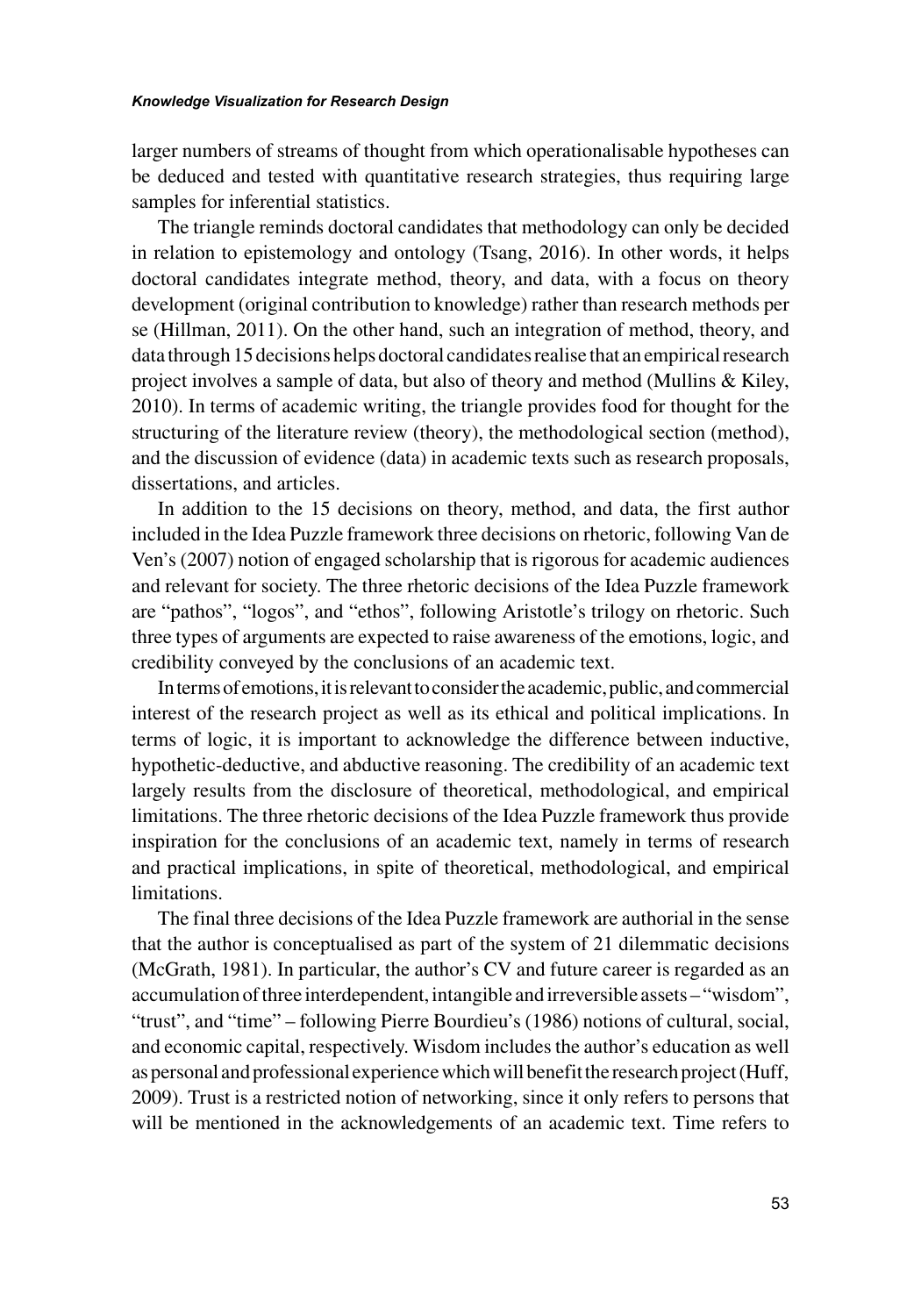the author's availability for the research project since part-time working regimes are usually associated with lower completion rates (Council of Graduate Studies [CGS], 2007).

The overall Idea Puzzle framework of 21 decisions thus emphasises the need for integration of theory (epistemology), method (methodology), and data (ontology) – the triangle mentioned by Parente & Ferro  $(2016)$  – as well as rhetoric (axiology of the audience) and authorship (axiology of the author) – upper and lower inner parts of the triangle, respectively – for a coherent research design in the light of Philosophy of Science (Morais, 2010). Such an integrative and holistic view of research design follows previous calls for more integrative thinking in general (Kallio, 2011) and doctoral training in Philosophy of Science in particular (Abrahamson, 2008).

Such a systemic perspective of the research process (Brinberg  $&$  McGrath, 1985) based on dilemmatic decisions (McGrath, 1981) complements the chronological visualisation of the research process as a sequence of project tasks such as literature review, data collection, and data analysis (Bryman, 2012). In the terminology of the Vitae Researcher Development Framework (Careers Research and Advisory Centre [CRAC], 2010), the Idea Puzzle framework emphasises the need for problem solving skills for research design (cognitive skills) as a complement to project planning and delivery skills for research planning (research management skills). The following section reviews the development of the Idea Puzzle framework into a software and its application at the University of Auckland.

## **THE IDEA PUZZLE SOFTWARE AT THE UNIVERSITY OF AUCKLAND**

In 2008, the first author established a public limited company – Idea Puzzle – to visually support integrative research design based on Philosophy of Science through a dedicated website and software based on the Idea Puzzle framework. The initial funding included, among others, seed capital from a public limited company – Crivo – that specialises on university spin-offs and individual researchers licensing intellectual property from applied research.

The main research and development expenses of Idea Puzzle are the continuous investment in the Idea Puzzle website and software as well as in free seminars lectured by the first author in HEIs. In 2009, the beta version of the Idea Puzzle software was made available for free at the respective website. In 2012, the University of Porto became the first HEI ever to acquire the license of the Idea Puzzle software, having renewed it annually ever since.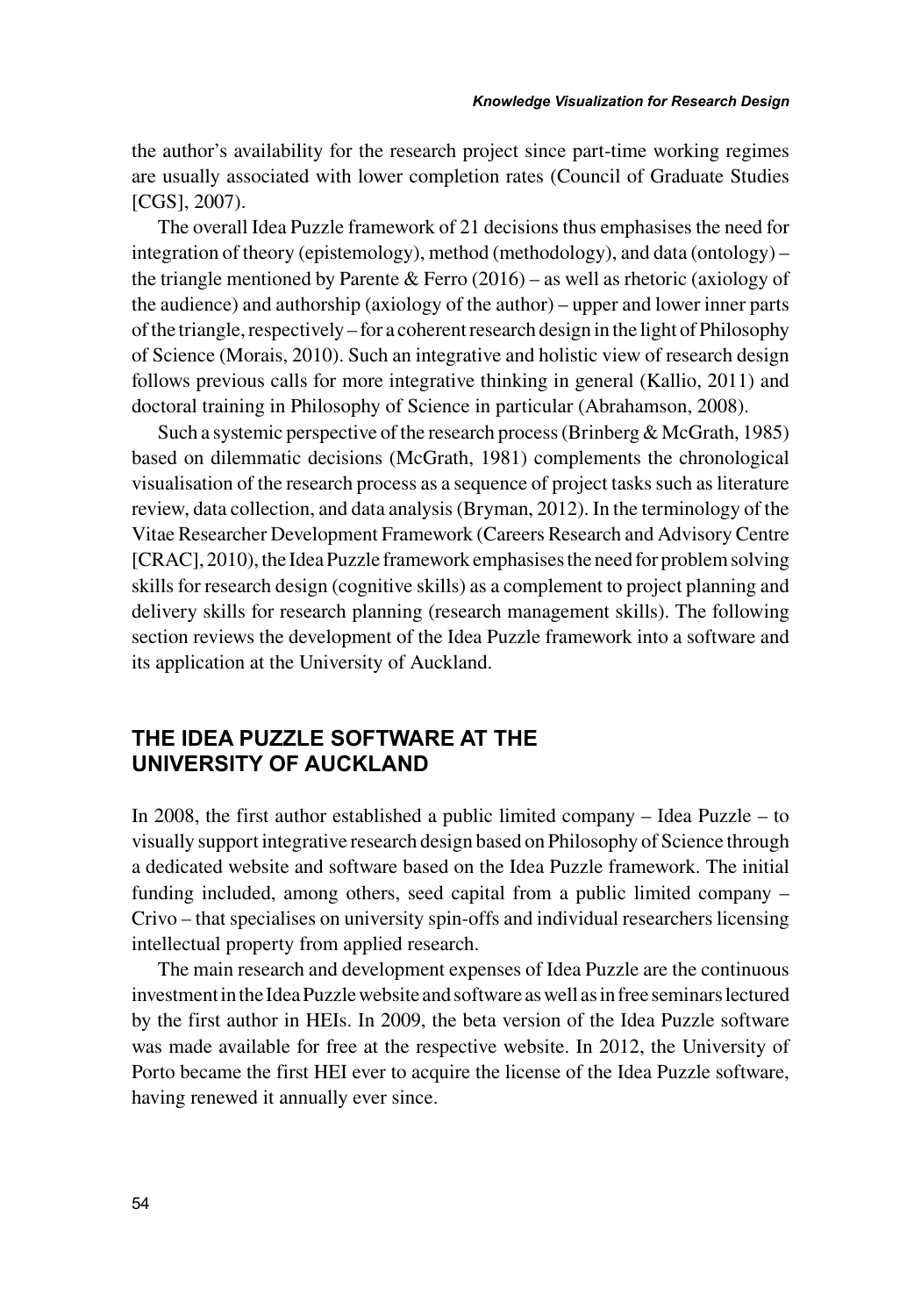#### *Knowledge Visualization for Research Design*

In its current version, the Idea Puzzle software asks 21 questions, helps answer them, and allows the self-evaluation of each answer. The sequence of 21 questions follows a funnel logic to help focusing a research design. The output of the Idea Puzzle software is a research design with an overall score and a visual jigsaw puzzle based on the 21 answers and the respective self-evaluation. The estimated time to complete a research design is of one working day, ideally six months after enrolling in a PhD.

The main benefits of the Idea Puzzle software are the coherent design and defence of a research project from the point of view of Philosophy of Science (Morais, 2010). To date, the Idea Puzzle software has helped design more than 4000 research projects worldwide.

In 2017, the University of Auckland agreed to purchase a university-wide license of the Idea Puzzle software. Since it was not created exclusively for the University of Auckland it was necessary to make it work for its constituencies. This was achieved through: a) communications to supervisors and doctoral candidates; b) a mandatory induction day for new doctoral candidates in the first few months of candidacy; c) the "Writing the full thesis or research proposal" workshop; and d) the "Organizing and writing the literature review" workshop.

In particular, the Idea Puzzle software has been explained to the doctoral candidates and supervisors through university-wide communications, emphasising that it complements rather than replaces regular academic support. After the induction day, participants are sent an email message thanking them for their involvement during the day and mentioning that they can delve more deeply into the question of what doctoral level research is (one of the key discussion themes during the induction) for their own project, by registering at the Idea Puzzle website. In addition, doctoral candidates are advised to watch the 25-minute *YouTube* presentation by the first author to help them understand the software's purpose. This approach ensures that all new doctoral candidates get to know about the Idea Puzzle software and its contextualisation within their doctoral induction to the university.

In addition, two core Doctoral Skills Programme (DSP) workshops have been redesigned – "Writing the full thesis or research proposal" and "Organizing and writing the literature review" – to accommodate the Idea Puzzle software. In particular, each student has to submit a fully developed thesis proposal before final confirmation into the doctoral programme around nine months after enrolment. While the required length and format of the written proposal will vary from faculty to faculty, they all go through independent review by a departmental or school postgraduate committee and each student has to meet with the committee members to discuss and (if required) defend it. And, in essence, all proposals irrespective of academic discipline, need to demonstrate that: there is a coherent thesis question or problem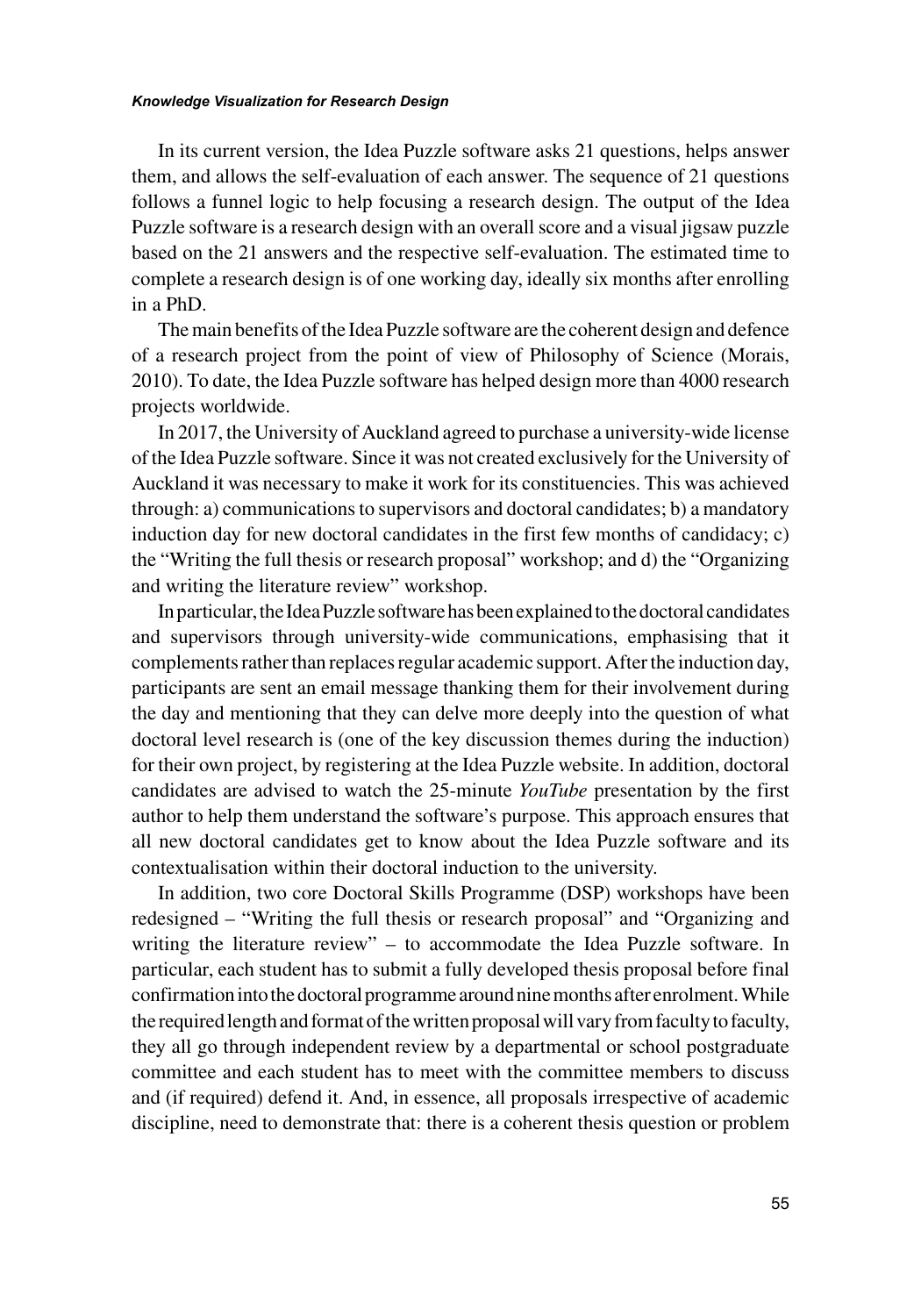(that will likely yield an original contribution); the doctoral candidates are aware of the key debates in the literature pertinent to their topic; the methodological approach is appropriate for the task at hand; and that, overall, the document is coherent, well written, scholarly, and persuasive.

With the availability of the Idea Puzzle software to help doctoral candidates think through the key questions about their research (and hopefully spark conversations with their supervisors about ontology and epistemology), the DSP thesis proposal workshop has been altered to focus more on the university's requirements (timelines, resources, financial support for attending academic conferences, and conducing fieldwork etc.) and examining recent thesis proposals donated by doctoral candidates in their second and third years as University of Auckland exemplars. So, the faceto-face workshop deals with the practicalities of producing a written document to meet the university's expectations with the proviso that the Idea Puzzle software is the recommended mechanism to develop the content for their full thesis proposal.

On the other hand, people attending the "Organizing and writing the literature review" workshop are asked to watch the first eight minutes of the 25-minute *YouTube* presentation by the first author, where he overviews the "theory" set of questions embedded in the Idea Puzzle software. The pre-workshop information thus instructs participants as follows:

*Dr Morais discusses the literature review: key words, key debates in your research as well as methodology and data collection. His talk is 25 minutes; the opening eight minutes deal with the literature review (the first five theoretical questions of the puzzle). Watch the whole presentation if you have time before the workshop but, if nothing else, please view the first part where he discusses the literature review and think about the questions he poses. We will build on these in the workshop.*

This preparation not only directs doctoral candidates to the Idea Puzzle software as a resource for the entirety of the doctorate but in the short-term it helps focus the workshop discussions and activities to a higher level of abstraction rather than getting bogged down in minutiae of each person's literature review. Facilitators ask participants to explain their two key concepts or key search terms in smaller groups and give a lay person's explanation of not only who were (or are) the seminal researchers for their topic, but why these researchers, and their associated works, are important. These conversations are to help participants create a narrative or overarching purpose for their literature review, from which they can start identifying sub-section headings for the review and then start writing.

As a result, DSP organisers now expect doctoral candidates to acquire generic project management skills with DSP workshops (CRAC, 2010), deeper integrative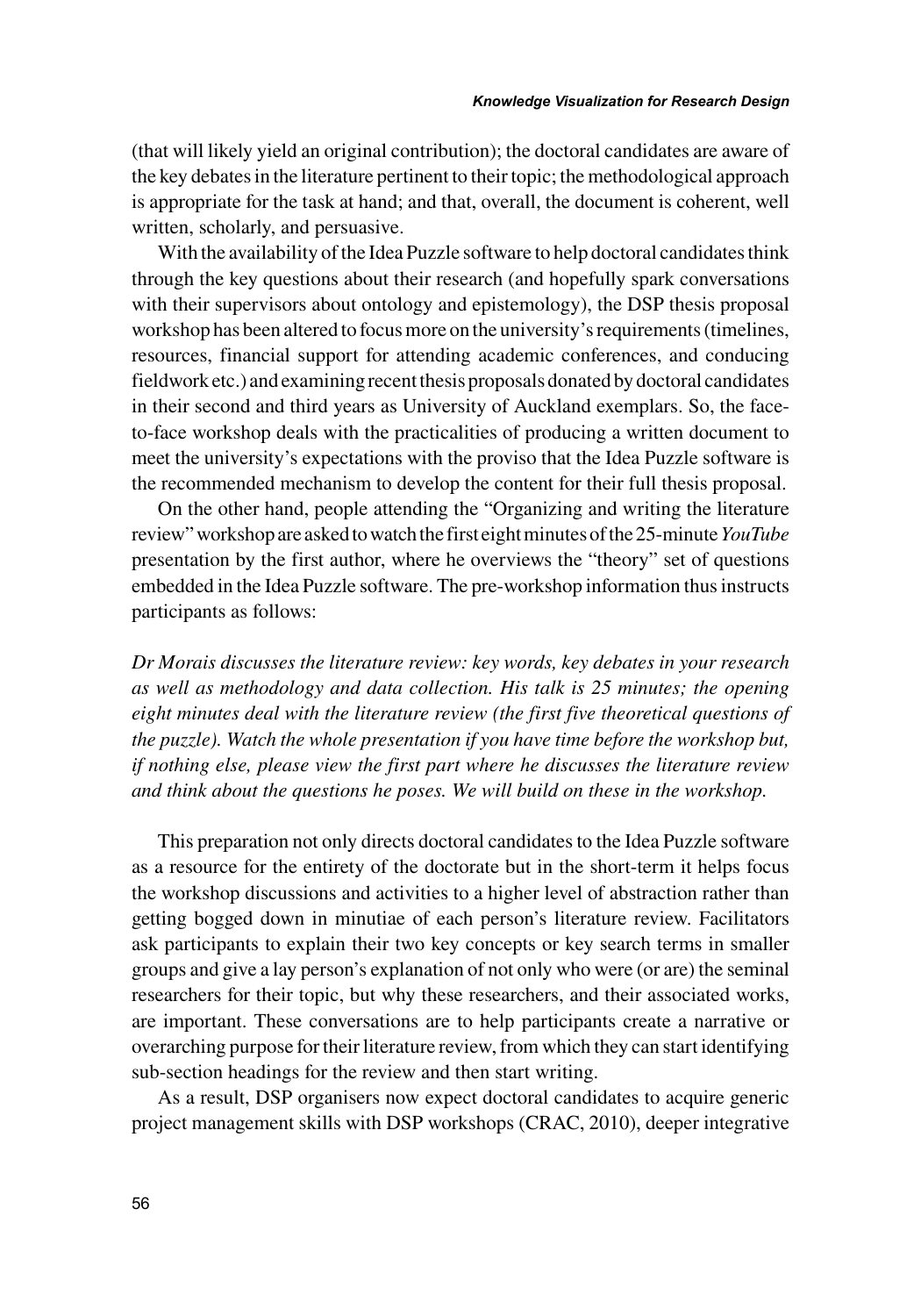thinking with the Idea Puzzle software (Abrahamson, 2008; Kallio, 2011), and further feedback from their supervisors and methodology teachers. The Idea Puzzle software thus fills in a gap in the DSP, but it requires an introduction to its purpose in the context of the doctorate. This and other issues are discussed in the following section.

#### **ISSUES, CONTROVERSIES, AND PROBLEMS**

Between 2007 and 2017, the first author tested the Idea Puzzle framework in 231 seminars with doctoral candidates, supervisors, and methodological teachers. Such seminars, usually with a duration of one hour, provided face-to-face questions and feedback to the Idea Puzzle framework and were supplemented by an online anonymous feedback questionnaire emailed as a link to the participants after the seminar.

In April 2018, the first author presented the analysis of the first 1004 responses to the online anonymous feedback questionnaire at the  $13<sup>th</sup>$  Quality in Postgraduate Research Conference in Adelaide, Australia (Morais, 2018). The response rate was 15.5%, from a total of 6487 seminar participants from 71 HEIs in 15 countries: Austria, Belgium, Chile, Denmark, Estonia, Finland, Germany, Lithuania, Portugal, Slovakia, Spain, Sweden, Switzerland, UK, and USA.

The online anonymous feedback questionnaire included eight quantitative closed questions to be rated in a scale of 0 to 10. The average rating per closed question was the following:

- 1. Achieving the objectives of the seminar 8.7.
- 2. Contents of the seminar 8.8.
- 3. Suitability of the teaching method  $-8.7$ .
- 4. Study materials 8.0.
- 5. Interaction with the participants 8.2.
- 6. Lecturer's knowledge of the topic 9.5.
- 7. Clarity of teaching 9.1.
- 8. Total evaluation of the seminar and the lecturer 8.8.

According to such results, the Idea Puzzle framework is primarily associated with new knowledge and clarity. Such feedback may reflect, in turn, the emphasis of the Idea Puzzle framework on Philosophy of Science rather than research methods, on dilemmatic decisions rather than sequential tasks, and on sampling as a matter of data, but also theory and method.

The online anonymous feedback questionnaire also included three qualitative open questions on the best points of the seminar, suggestions for improving the seminar, and topics that could justify other future seminars. The qualitative analysis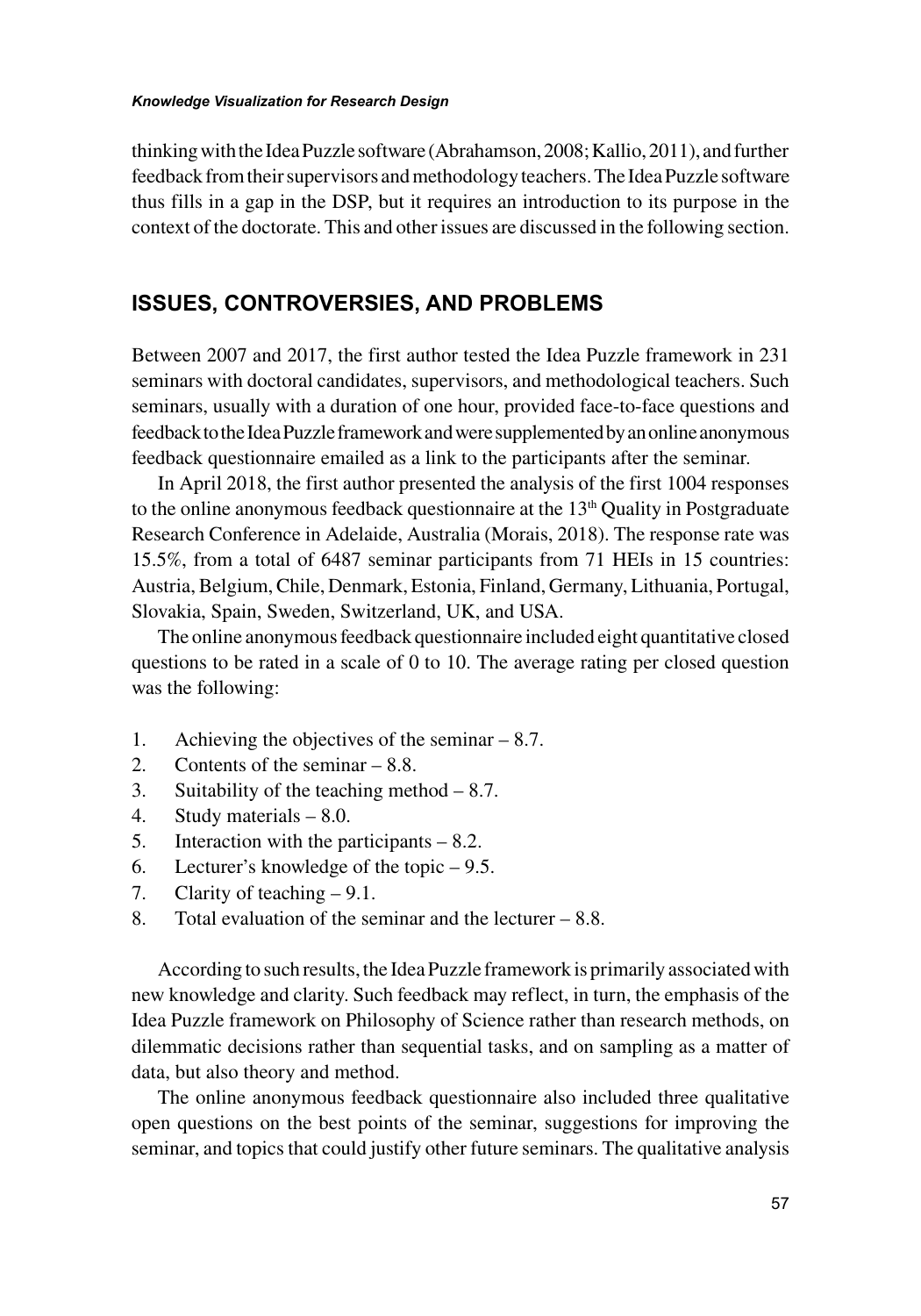of the respective responses generated the following alphabetical index of themes of interest for the participants in the 231 seminars: academic writing, assessment, comparative studies, data analysis, data collection, digitalisation, interdisciplinarity, impact, literature review, Philosophy of Science, project management, Psychology of Science, research cases, research ethics, research focus, research methods, research teams, science communication, Sociology of Science, specialisation, supervision, thesis defence, theory development, and visualisation.

Philosophy of Science was mentioned by 92 respondents as topic that could justify other future seminars (9.1% of the 1004 respondents). Visualisation was mentioned as one of the best points of the annual seminar "How to design your PhD" at the European Institute for Advanced Studies in Management (EIASM) in Brussels: "The Idea Puzzle is very helpful in terms of organising one's research stand and helps visualise the work that is yet to be done."

Based on the facilitation of the 231 seminars and the analysis of the 1004 responses to the online anonymous feedback questionnaire, the first author concluded that:

- 1. The notion of research design tends to be restricted to method (rather than theory, method, data, rhetoric, and authorship).
- 2. The notion of sampling tends to be restricted to data (rather than theory, method, and data).
- 3. Doctoral candidates struggle to find a balance between focus and quality (more theory than they can synthesise, more methods than they can implement, and more data than they can process in the course of a three-year doctorate).
- 4. Supervisors and methodology teachers tend to convey sequential (e.g., research question first), boundary (e.g., qualitative vs. quantitative) and conflating (e.g., research strategy and technique) myths.
- 5. Cross-cultural face-to-face seminars are a powerful vehicle for theory development and testing.
- 6. Online anonymous feedback is more sincere than face-to-face seminars.
- 7. Online anonymous feedback reveals a wide range of research training gaps from the point of view of doctoral candidates, starting with Philosophy of Science.

In August 2017, the second author conducted a usability testing of the Idea Puzzle software at the Libraries and Learning Services of the University of Auckland, together with a colleague with expertise in digital learning resources. Five international doctoral candidates were individually interviewed while they engaged with the Idea Puzzle software for about 1-2 hours over lunch time. The doctoral candidates were from South and East Asia, South America, and Europe (four of whom were from non-English speaking backgrounds). One interviewee really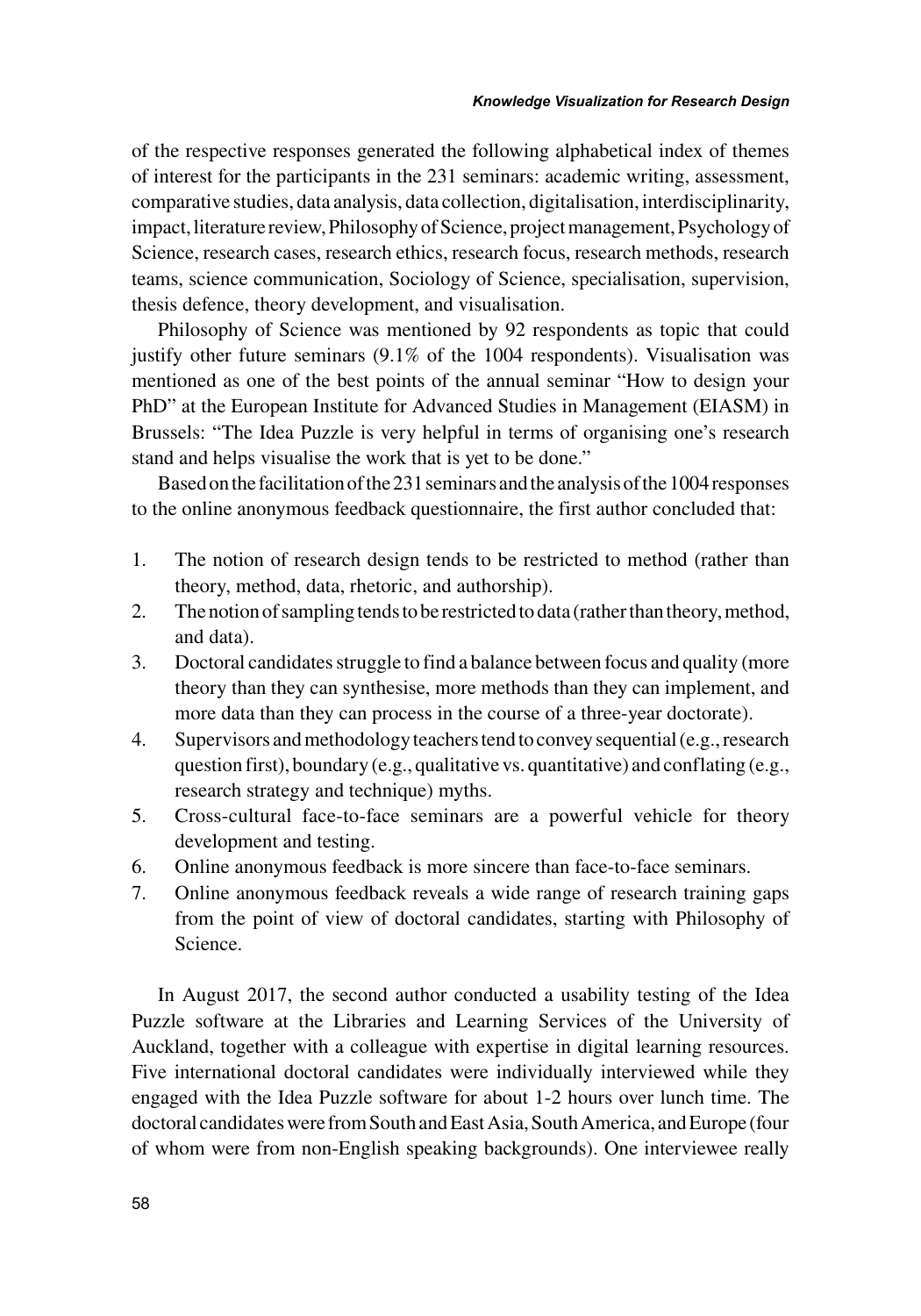#### *Knowledge Visualization for Research Design*

liked the Idea Puzzle software and wished it had had the opportunity to use it right after enrolling as a doctoral candidate. Three interviewees were very supportive of the Idea Puzzle software and promptly answered its questions. One interviewee, however, was very ambivalent about the purpose of the Idea Puzzle software in the context of the doctorate.

Navigation feedback from the doctoral candidates included the lack of an explicit conclusion after answering the 21 questions and the impossibility to export the research design in Word format. Deeper feedback included the unclear purpose of the Idea Puzzle software and its integration with the rest of the doctorate.

The DSP coordinators (including the second author), on the other hand, were initially concerned that the four European languages available at the Idea Puzzle website – Portuguese, English, Spanish, and French – would be insufficient for non-European users. Such concerns were partially alleviated, however, when one interviewee demonstrated familiarity with the four languages. The following section presents the solutions implemented to address each of the issues identified in the usability testing at the University of Auckland as well as general recommendations based on the large-scale survey described in this section.

#### **SOLUTIONS AND RECOMMENDATIONS**

One of the suggestions of the 19-page usability testing report from the Libraries and Learning Services of the University of Auckland was the creation of an introduction to the Idea Puzzle software at the Idea Puzzle website (Morais & Brailsford, 2018). As a result, a new home page was created ("Introduction to the software"), including a short text and a video introduction.

The introduction states the problem (lack of doctoral training on Philosophy of Science, integrative thinking, timely completion, and focus); the solution (visual decision-making tool for an integrative research design based on Philosophy of Science, including output, examples, benefits, and practicalities); as well as the time and timing required to complete a research design (one working day, ideally six months after enrolling in a PhD).

In terms of usability, the following updates were made in the Idea Puzzle software:

- 1. The 21 jigsaw pieces of the triangle are now triggered by the user's mouse to pop-up an alternative text stating their category (theoretical, methodological, empirical, rhetorical or authorial) and the respective question.
- 2. The word implicit was removed from all questions.
- 3. The help button has now darker and larger font than other buttons.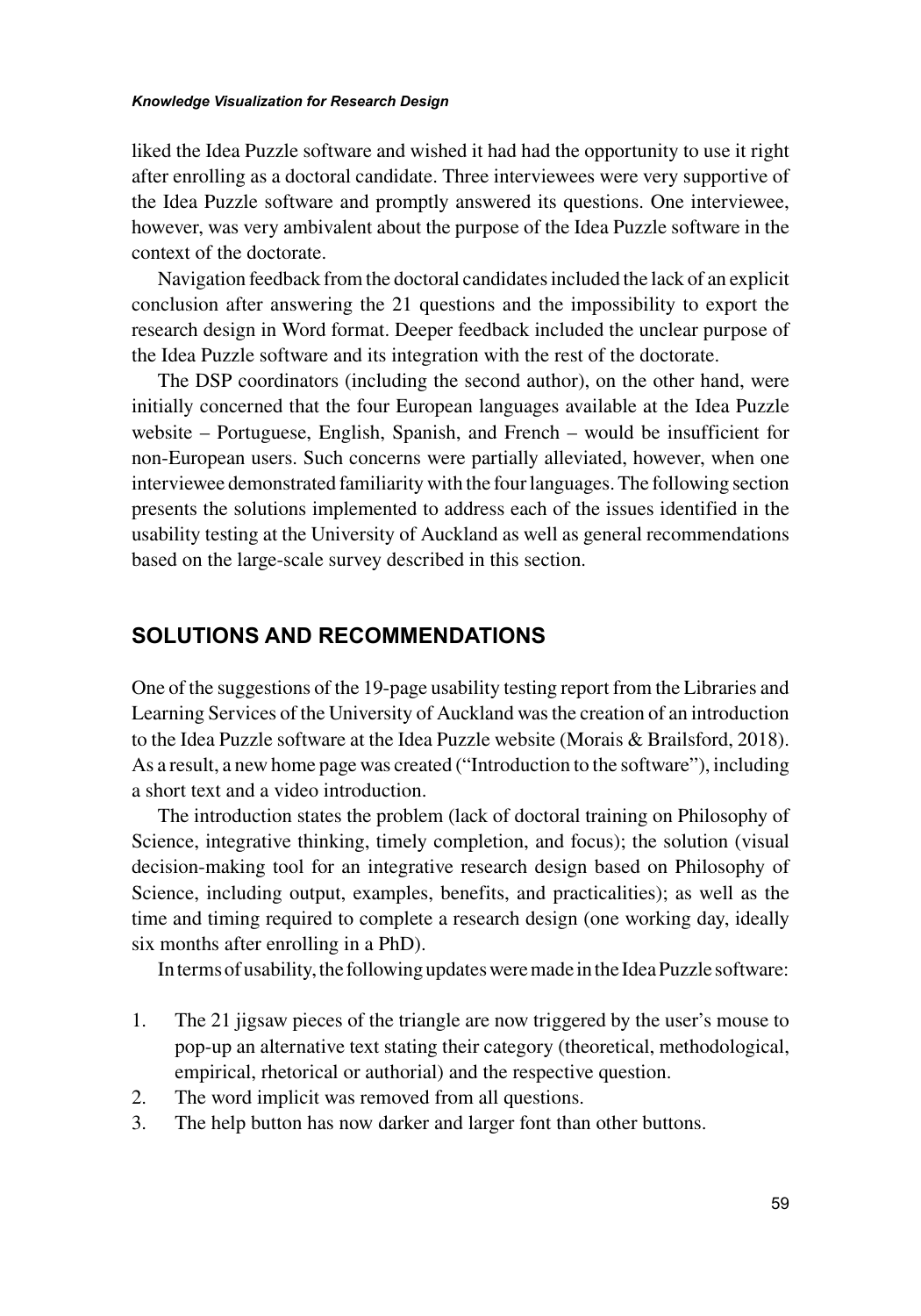- 4. The philosophical terminology was removed, except in the help to answer question 6 (philosophical stance).
- 5. The examples in the help are now more prominent.
- 6. The examples now include five disciplines (Design, Engineering, Management, Medicine, and Psychology).
- 7. The help and examples now open in a new page of the Internet browser to be more visible.
- 8. A button "previous" has been added before "next", being deactivated in question 1.
- 9. The button "next" was deactivated in question 21 to prompt users to conclude the process of answering the 21 questions with the buttons "preview" and "print PDF".
- 10. A button "convert PDF" was added to the software menu to allow the sharing of the research design with supervisors and methodology teachers in Word format.

In terms of recommendations, this section builds on the results of the large-scale survey presented in the previous section to suggest higher plurality of contents in doctoral curriculum (Gonzalez-Ocampo et al., 2015). In particular, doctoral candidates need to be aware of holistic (Huff, 2009) rather than restricted notions of research design (Creswell, 2009) to account for the integration of theory, method, data, rhetoric, and authorship in their research projects. In addition, they might benefit from an extended notion of sampling that applies to data as well as to theory and method (Mullins & Kiley, 2010).

Particularly delicate is the struggle of doctoral candidates to find a balance between focus (McGrath, 1981) and quality (Brinberg & McGrath, 1985). In this respect, this section suggests a period of divergent reading in the first six months after enrolling in a PhD and convergent thinking thereafter. Correspondingly, doctoral candidates are invited to diverge with mind and conceptual maps (Eppler, 2006) in the first six months, and converge with the Idea Puzzle software thereafter (Parente & Ferro, 2016).

A related issue is that doctoral candidates should not be asked by supervisors or methodology teachers a research question or hypothesis as necessarily the first step in research design because it tends to be deduced from the literature review (Bryman, 2012). This is not to say, however, that research is just a sequence of project tasks such as the literature review because it also involves dilemmatic decisions (McGrath, 1981).

In addition, it is important to clearly separate philosophical stances, research strategies, and techniques for data collection and analysis (Creswell, 1998) and to remain open about the pros and cons of qualitative, quantitative, and mixed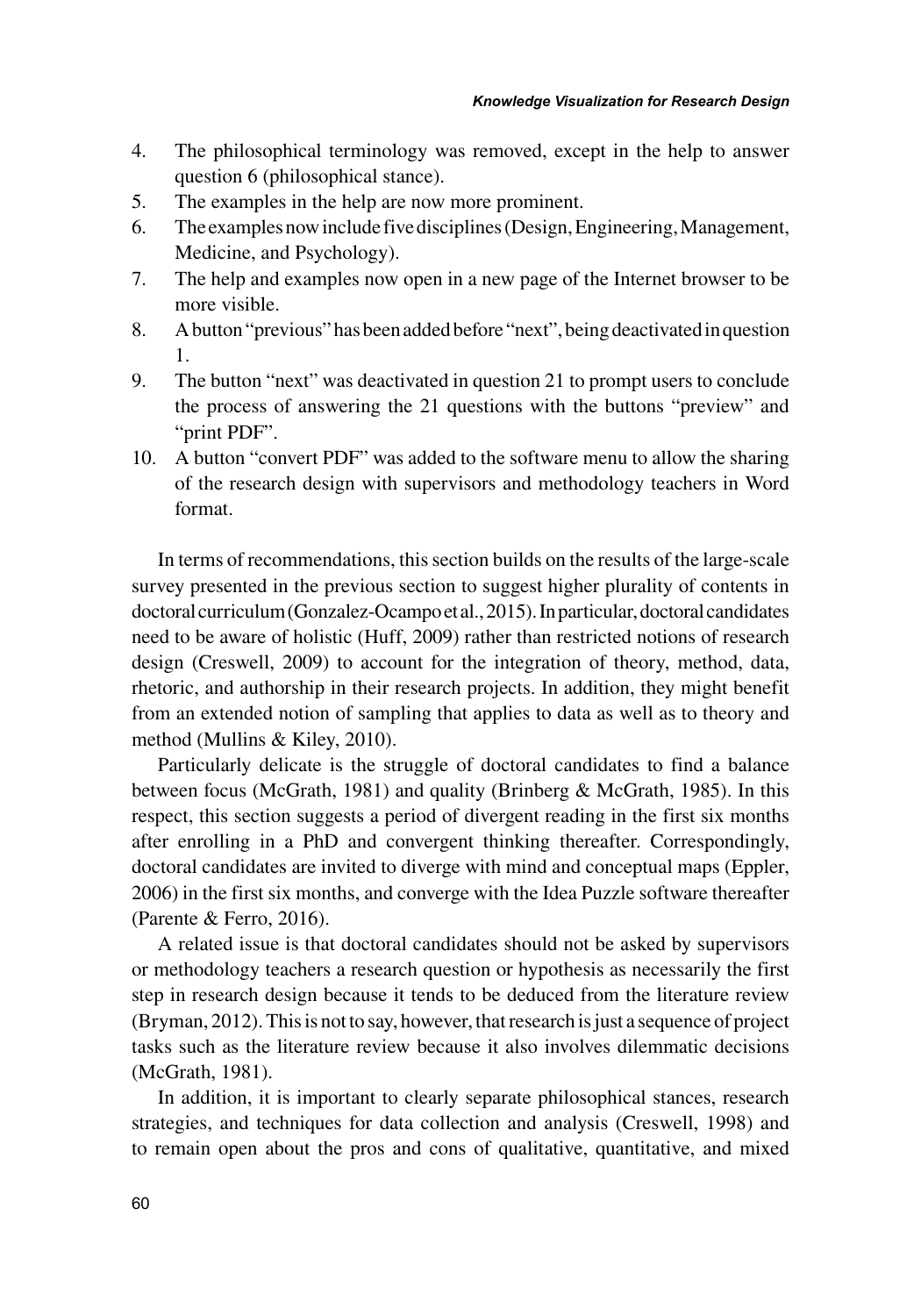research designs (Creswell, 2009; McGrath, 1981). Finally, more research training on Philosophy of Science is needed for doctoral candidates (Abrahamson, 2008) so that a PhD may indeed mean that one has become a Doctor of Philosophy no matter the discipline of graduation. In line with these recommendations, the following section suggests avenues for future research.

## **FUTURE RESEARCH DIRECTIONS**

Although this chapter presents the results of a large-scale survey and a usability testing, further feedback is necessary to validate the impact of the Idea Puzzle software on its users. As a first step in that direction, the online anonymous feedback questionnaire has been updated to include two quantitative and two qualitative questions on the utility and usability of the Idea Puzzle software for the participants in the respective seminar.

In similar fashion, further usability testing such as the one conducted at the University of Auckland is necessary to better understand the contribution of the Idea Puzzle software to the research of doctoral candidates. This is particularly important given the continuous investment on the Idea Puzzle website and software as a result of user feedback and technological development.

By the end of 2018, approximately 630 new University of Auckland doctoral candidates will have been exposed to the Idea Puzzle software through the induction day. The two authors will then be able to calculate the proportion of new candidates who voluntarily took up the offer to register at the Idea Puzzle website. In addition, it will be possible, with ethics approval, to invite users to attend focus groups that explore how they used the Idea Puzzle software, especially to develop their full thesis proposal and write a draft literature review chapter.

Another avenue for future research is the study of the Idea Puzzle software as a knowledge visualisation tool. In this respect, it will be important to assess possibilities such as different colours or shades to further clarify its three levels of synthesis: a) three sides of the triangle; b) five categories of decisions; and c) 21 key decisions. A related issue is whether the jigsaw puzzle metaphor employed by the Idea Puzzle software may be complemented with other mapping methods (Eppler, 2006).

These questions provide interesting avenues for future research. In particular, it will be important to conduct both qualitative and quantitative studies of users' reaction to the Idea Puzzle software in the context of their doctorate. More importantly, it will be relevant to assess if the use of the Idea Puzzle software increases completion rates above their institutional average.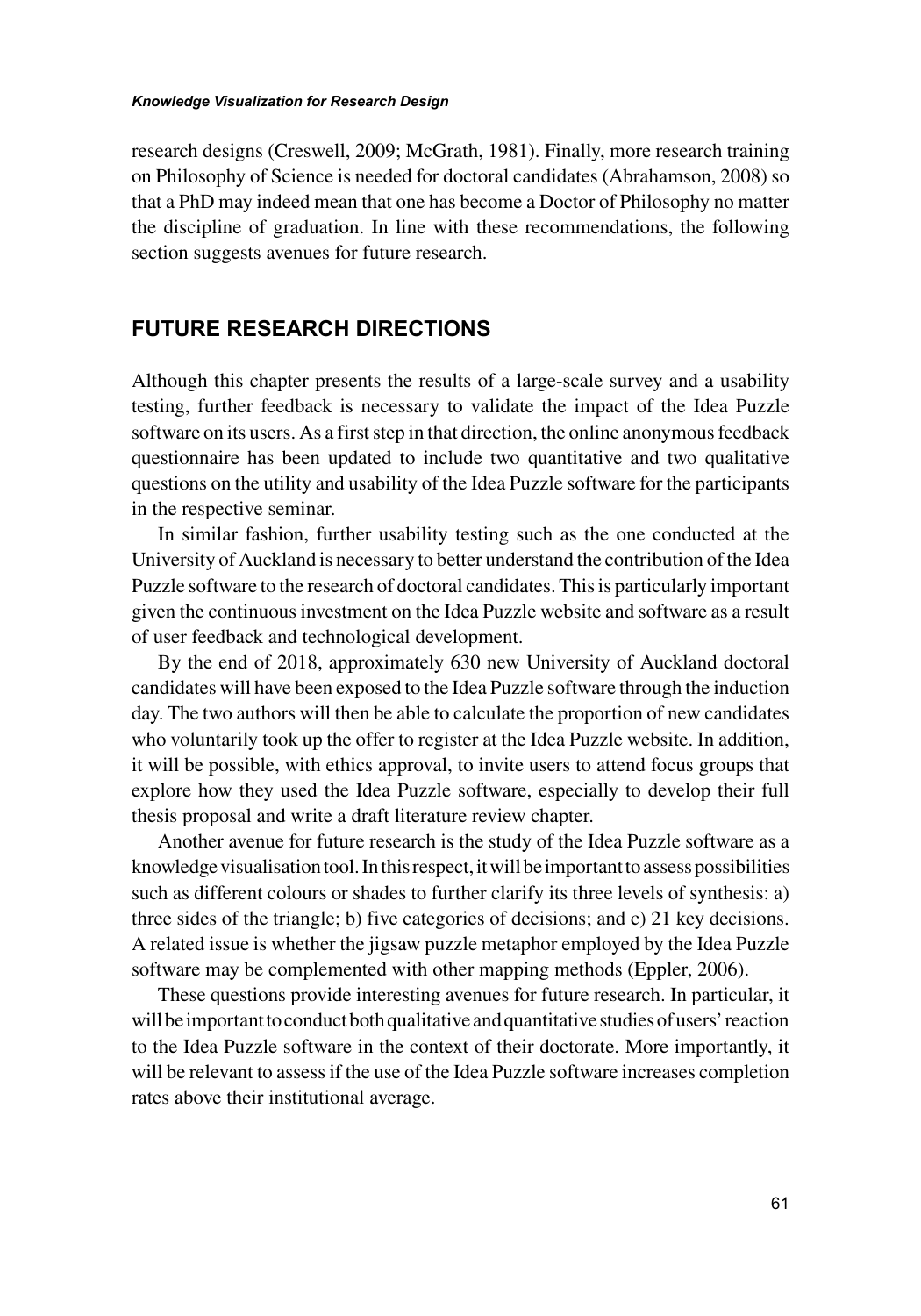## **CONCLUSION**

The Idea Puzzle software stimulates visual integrative thinking (Kallio, 2011) for coherent research design in the light of Philosophy of Science (Morais, 2010). In particular, it provides a framework of three domains (Brinberg & McGrath, 1985), five major categories (Epper, 2006), and 21 dilemmatic decisions (McGrath, 1981) for a more holistic (Huff, 2009) and visual (Meyer et al., 2013) integration of research design. For that purpose, it employs a visual metaphor which is known for its cognitive and instructional virtues as well as for its adoption by several philosophers of science (Eppler, 2003). The particular visual metaphor of the Idea Puzzle software is the jigsaw puzzle, a human-made object which was invented for educational purposes (Hannas, 1972). A large-scale survey in 71 HEIs based on an online anonymous feedback questionnaire following 231 seminars in 15 countries inspired recommendations for doctoral education. In particular, the adoption of the Idea Puzzle software in HEIs suggests the need for more Philosophy of Science and Knowledge Visualisation in doctoral curriculum (Gonzalez-Ocampo et al., 2015). In addition, the first usability testing of the Idea Puzzle software at the University of Auckland allowed the identification of issues and respective solutions concerning its utility and usability. Correspondingly, the main suggestions for future research are the need for more studies on the utility and usability of the Idea Puzzle software as a knowledge visualisation tool for the overall design of a research project.

## **ACKNOWLEDGMENT**

The authors would like to acknowledge Dr David Oliva Uribe, Head of the European University Association – Council for Doctoral Education, and Associate Professor Caroline Daley, Dean of Graduate Studies at the University of Auckland, for meeting the first author in Brussels; Dr Liz Sowden, Learning Adviser at the University of Auckland, for conducting the usability testing with the second author; the five participants in the usability testing for their constructive feedback on the Idea Puzzle software; Dr Helen Ross, Manager of the School of Graduate Studies at the University of Auckland, for acquiring and renewing the first license of the Idea Puzzle software in Australasia; and the participants in the  $13<sup>th</sup>$  Quality in Postgraduate Research Conference in Adelaide, Australia for their constructive feedback on earlier versions of this chapter.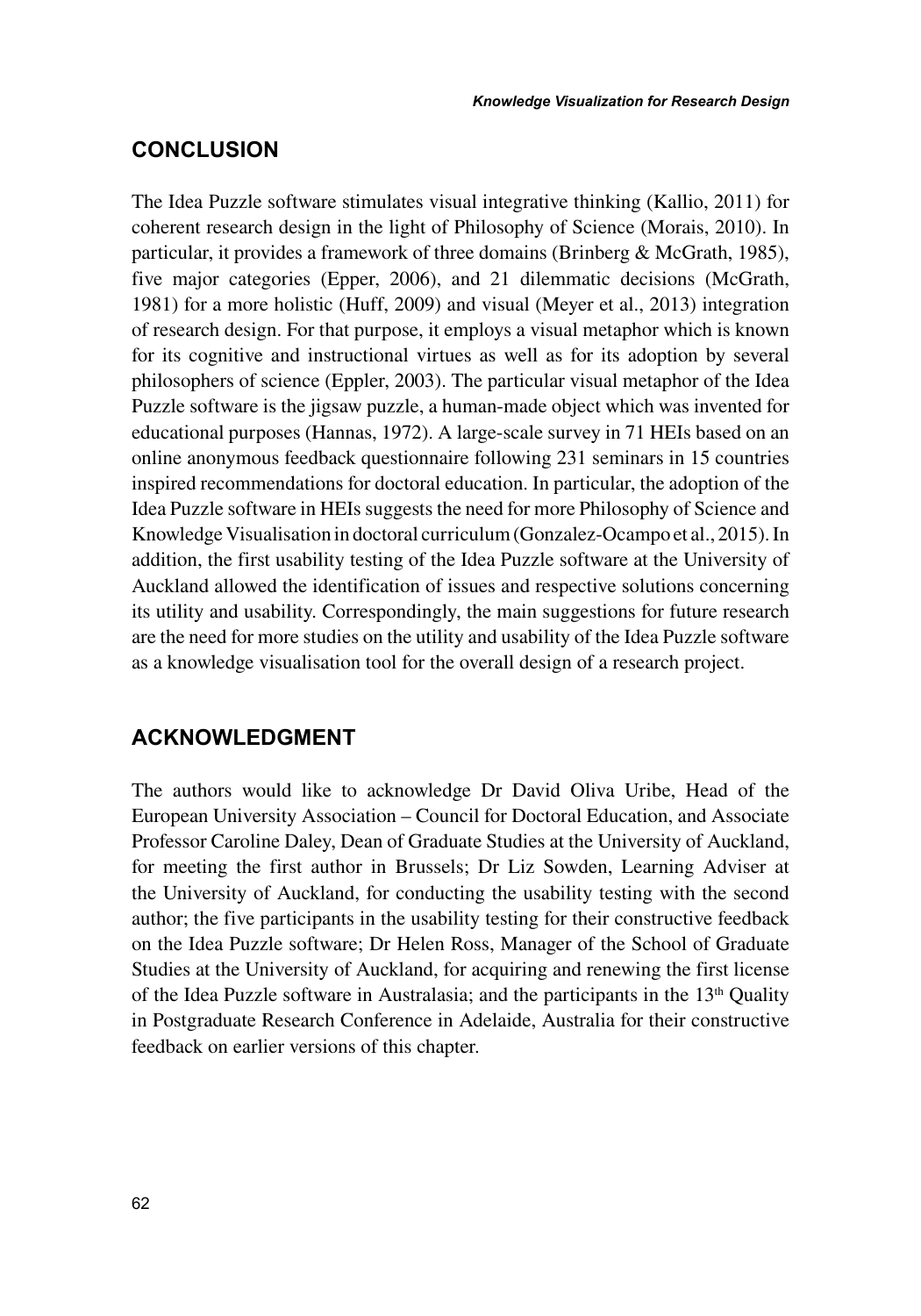## **REFERENCES**

Abrahamson, E. (2008). 22 things I hate: Mini rants on management research. *Journal of Management Inquiry*, *17*(4), 422–425. doi:10.1177/1056492608324093

Bourdieu, P. (1986). The forms of capital. In J. Richardson (Ed.), *Handbook of theory and research for the Sociology of Education* (pp. 241–258). New York, NY: Greenwood.

Bresciani, S., & Eppler, M. (2015, October). The pitfalls of visual representations: A review and classification of common errors made while designing and interpreting visualisations. *SAGE Open*, 1–14.

Brinberg, D., & McGrath, J. (1985). *Validity and the research process*. Beverly Hills, CA: Sage Publications.

Bryman, A. (2012). *Social research methods* (4th ed.). Oxford, UK: Oxford University Press.

Careers Research and Advisory Centre. (2010). *Vitae researcher development framework.* Retrieved from https://www.vitae.ac.uk/vitae-publications/rdf-related/ researcher-development-framework-rdf-vitae.pdf/view

Council of Graduate Schools. (2007). *Ph.D. completion and attrition: Analysis of baseline program data from the Ph.D. completion project*. Washington, DC: Council of Graduate Schools.

Creswell, J. (1998). *Qualitative inquiry and research design: Choosing among five traditions*. London: Sage Publications.

Creswell, J. (2009). *Research design: Qualitative, quantitative, and mixed methods approaches*. Thousand Oaks, CA: Sage Publications.

Danado, J., & Paternò, F. (2014). Puzzle: A mobile application development environment using a jigsaw metaphor. *Journal of Visual Languages and Computing*, *25*(4), 297–315. doi:10.1016/j.jvlc.2014.03.005

Eppler, M. (2003, July). *The image of insight: The use of visual metaphors in the communication of knowledge*. Paper presented at the I-KNOW '03 Conference, Graz, Austria.

Eppler, M. (2006). A comparison between concepts maps, mind maps, conceptual diagrams, and visual metaphors as complementary tools for knowledge construction and sharing. *Information Visualization*, *5*(3), 202–210. doi:10.1057/palgrave. ivs.9500131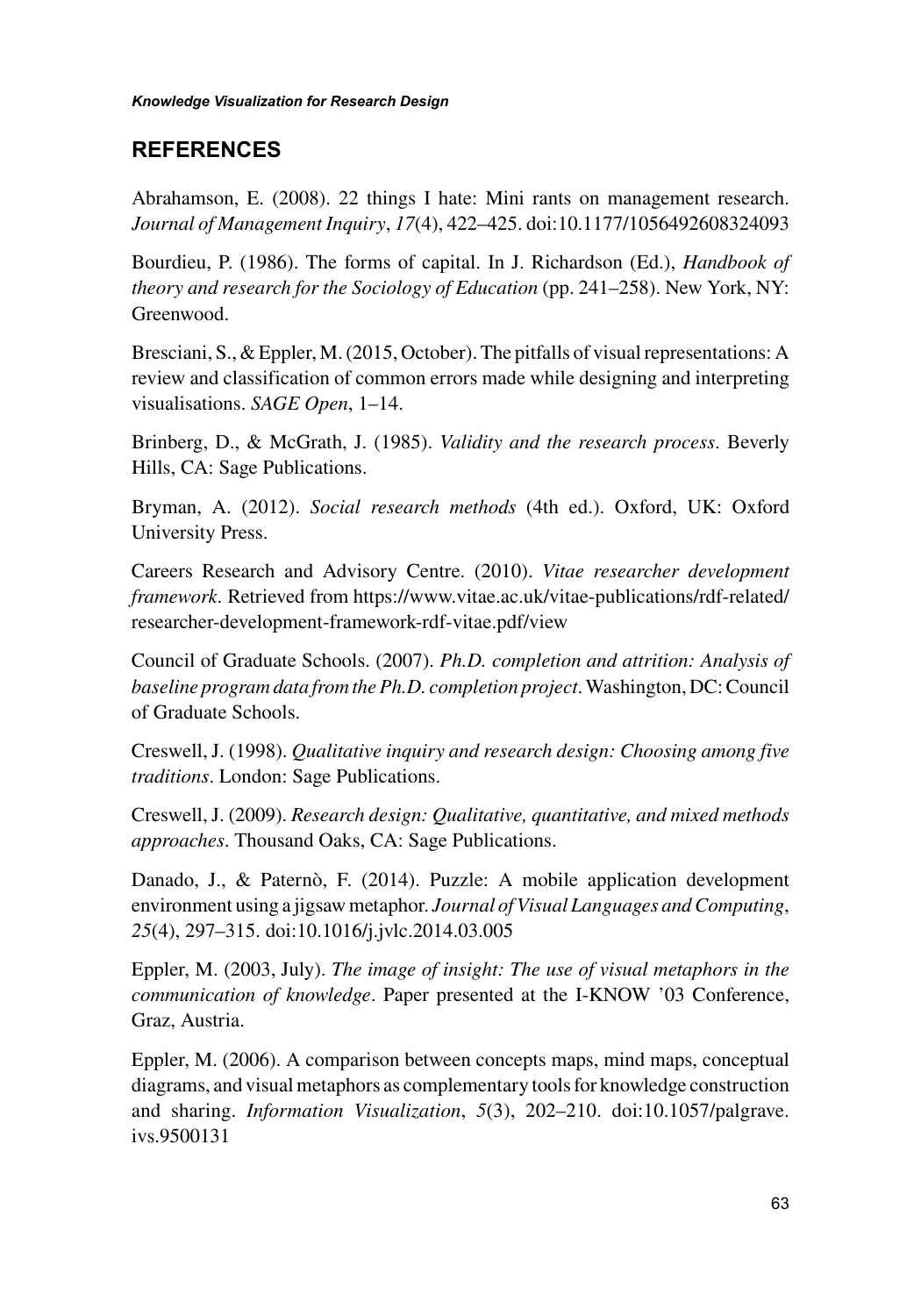Eppler, M., & Burkhard, R. (2007). Visual representations in knowledge management: Framework and cases. *Journal of Knowledge Management*, *11*(4), 112–122. doi:10.1108/13673270710762756

Gonzalez-Ocampo, G., Kiley, M., Lopes, A., Malcolm, J., Menezes, I., Morais, R., & Virtanen, V. (2015). The curriculum question in doctoral education. *Frontline Learning Research*, *3*(3), 23–38.

Hannas, L. (1972). *The English jigsaw puzzle: 1760-1890*. London: Wayland Publishers.

Hillman, A. (2011). Editor's comments: What is the future of theory? *Academy of Management Review*, *36*(4), 607–609. doi:10.5465/AMR.2011.65554604

Huff, A. (2009). *Designing research for publication*. Thousand Oaks, CA: Sage Publications.

Kallio, E. (2011). Integrative thinking is the key: An evaluation of current research into the development of adult thinking. *Theory & Psychology*, *21*(6), 785–801. doi:10.1177/0959354310388344

Layder, D. (2013). *Doing excellent small-scale research*. London: Sage Publications. doi:10.4135/9781473913936

Leshem, S., & Trafford, V. (2007). Overlooking the conceptual framework. *Innovations in Education and Teaching International*, *44*(1), 93–105. doi:10.1080/14703290601081407

McGrath, J. (1981). Dilemmatics: The study of research choices and dilemmas. *The American Behavioral Scientist*, *25*(2), 179–210. doi:10.1177/000276428102500205

Meyer, R., Höllerer, M., Jancsary, D., & Leeuwen, T. (2013). The visual dimension in organizing, organisation, and organisation research: Core ideas, current developments, and promising avenues. *The Academy of Management Annals*, *7*(1), 489–555. doi: 10.5465/19416520.2013.781867

Morais, R. (2010). Scientific method. In A. Mills, G. Durepos, & E. Wiebe (Eds.), *Encyclopedia of case study research* (Vol. 2, pp. 840–842). Thousand Oaks, CA: Sage Publications.

Morais, R. (2018, April). *The Idea Puzzle framework: 21 decisions to focus a research design*. Paper presented at the 13th Quality in Postgraduate Research Conference, Adelaide, Australia.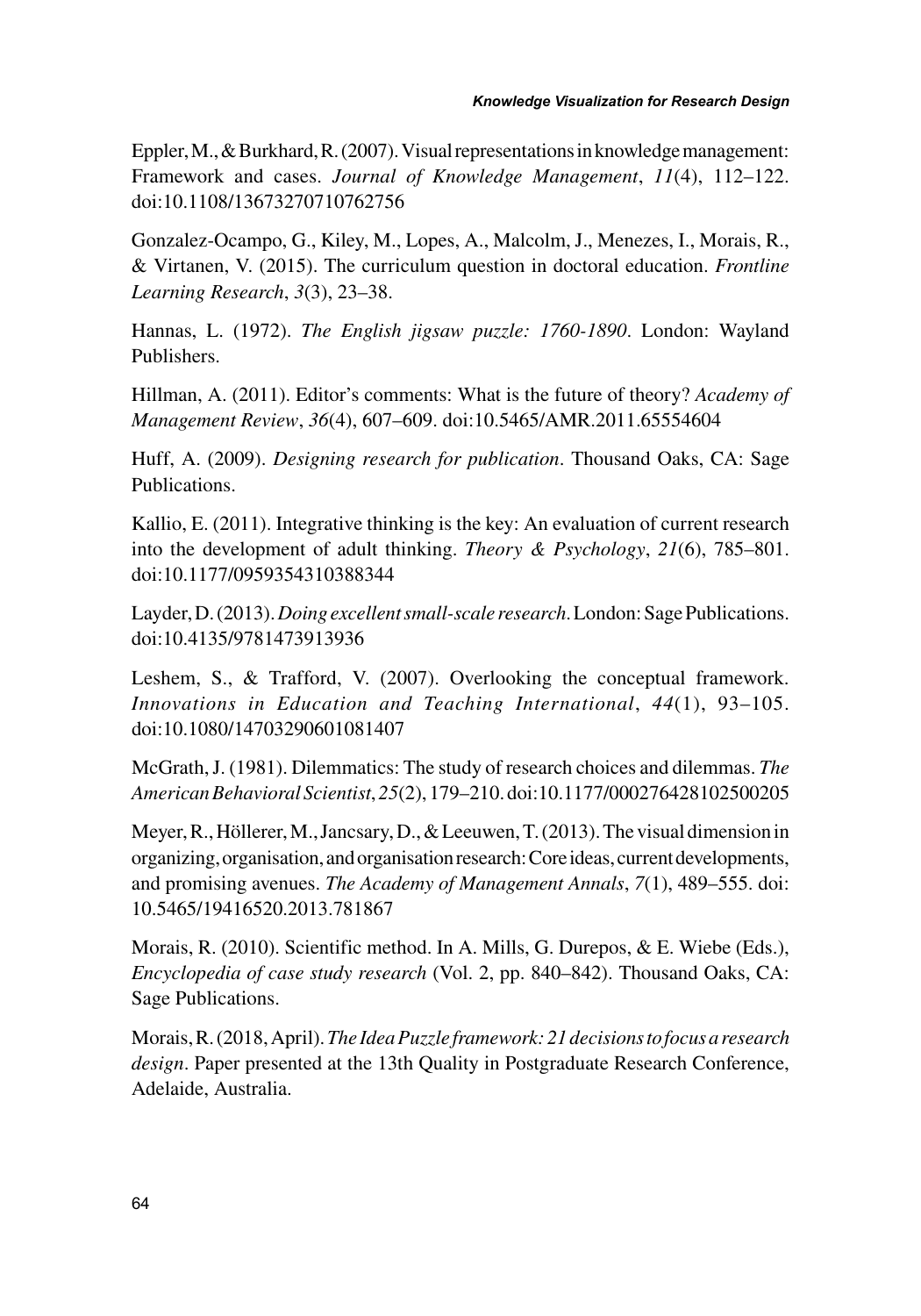#### *Knowledge Visualization for Research Design*

Morais, R., & Brailsford, I. (2018, April). *Usability testing and research software: The case of the University of Auckland and the Idea Puzzle software*. Paper presented at the 13th Quality in Postgraduate Research Conference, Adelaide, Australia.

Mullins, G., & Kiley, M. (2010). 'It's a PhD, not a Nobel Prize': How experienced examiners assess research theses. *Studies in Higher Education*, *27*(2), 369–386.

Parente, C., & Ferro, L. (2016). Idea Puzzle (www.ideapuzzle.com), created by Ricardo Morais. *Academy of Management Learning & Education, 15*(3), 643-645.

Pearson, M., & Hubball, H. (2012). Curricular integration in pharmacy education. *American Journal of Pharmaceutical Education*, *76*(10), 1–8. doi:10.5688/ ajpe7610204 PMID:23275669

Riggs, P. (1992). *Whys and ways of science: Introducing philosophical and sociological theories of science*. Carlton, Victoria: Melbourne University Press.

Sarasvathy, S., Dew, N., Read, S., & Wiltbank, R. (2008). Designing organisations that design environments: Lessons from entrepreneurial expertise. *Organization Studies*, *29*(3), 331–350. doi:10.1177/0170840607088017

Tsang, E. (2016). *The philosophy of management research*. New York, NY: Routledge. doi:10.4324/9781315463216

Van de Ven, A. (2007). *Engaged scholarship: A guide for organisational and social research*. Oxford, UK: Oxford University Press.

Worren, N., Moore, K., & Elliott, R. (2002). When theories become tools: Toward a framework for pragmatic validity. *Human Relations*, *55*(10), 1227–1250. doi:10.1177/ a028082

# **KEY TERMS AND DEFINITIONS**

**Conceptual Framework:** An analytical tool that depicts a certain phenomenon parsimoniously.

**Integrative Thinking:** A synthesis of lower-level elements that integrates and reformulates them into a coherent new whole.

**Jigsaw Puzzle:** A human-made object with the educational purpose of assembling jigsaw pieces with different shapes to convey an overall picture.

**Knowledge Visualization:** A visual representation that allows the transfer and creation of knowledge between two or more persons.